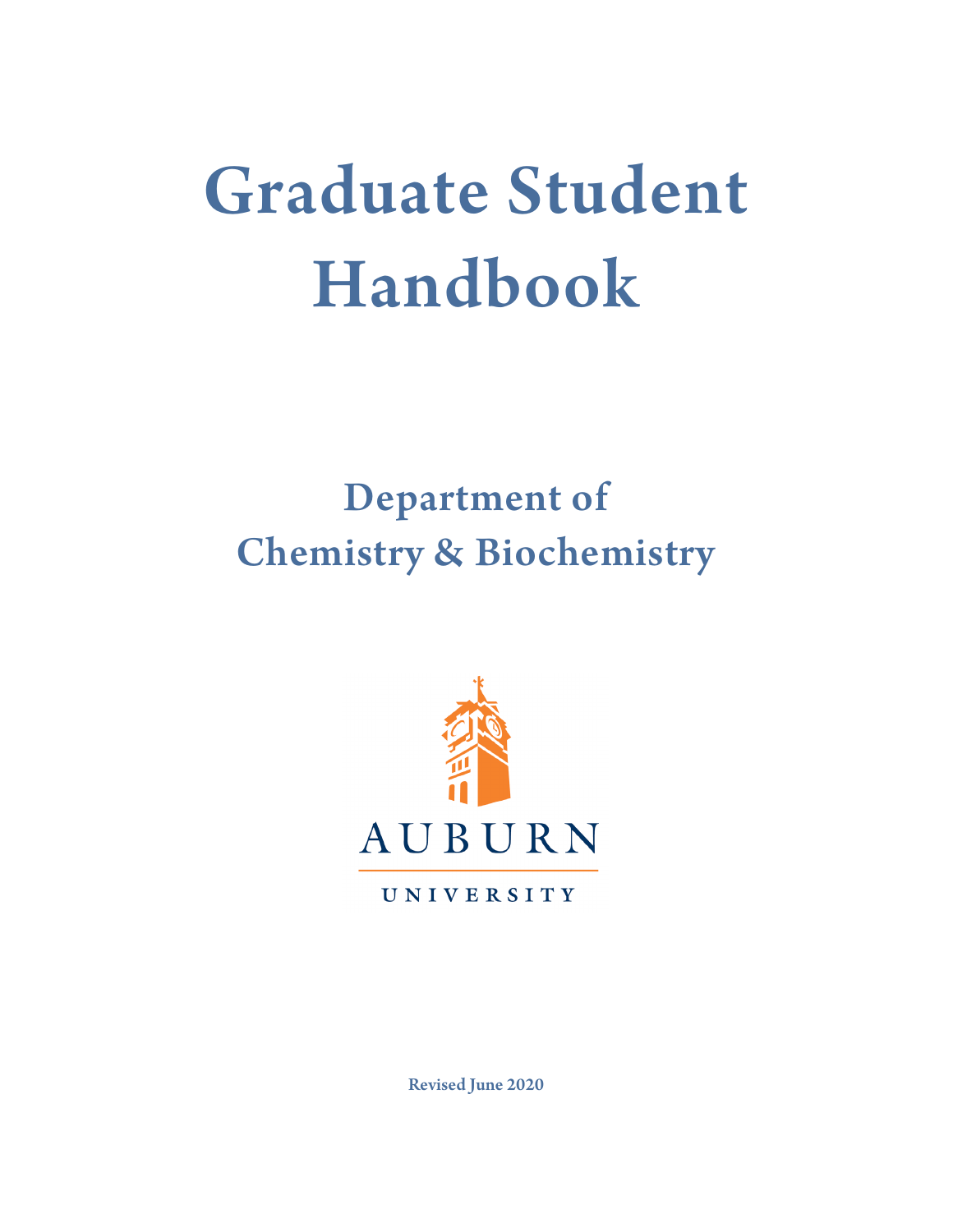### **TABLE OF CONTENTS**

| 1. |                                             |    |  |  |  |  |
|----|---------------------------------------------|----|--|--|--|--|
| 2. | <b>Graduate Degree Program Requirements</b> |    |  |  |  |  |
|    |                                             |    |  |  |  |  |
|    | В.                                          |    |  |  |  |  |
|    | C.                                          |    |  |  |  |  |
|    | D.                                          |    |  |  |  |  |
|    | Ε.                                          |    |  |  |  |  |
|    | F.                                          |    |  |  |  |  |
|    | G.                                          |    |  |  |  |  |
|    | Η.                                          |    |  |  |  |  |
|    | I.                                          |    |  |  |  |  |
|    | J.                                          |    |  |  |  |  |
|    | K.                                          |    |  |  |  |  |
|    | L.                                          |    |  |  |  |  |
|    |                                             |    |  |  |  |  |
|    | N.                                          | 12 |  |  |  |  |
|    |                                             |    |  |  |  |  |
| 3. |                                             |    |  |  |  |  |
| 4. |                                             |    |  |  |  |  |
| 5. |                                             |    |  |  |  |  |
| 6. |                                             |    |  |  |  |  |
| 7. |                                             |    |  |  |  |  |
|    |                                             |    |  |  |  |  |

### **APPENDIX**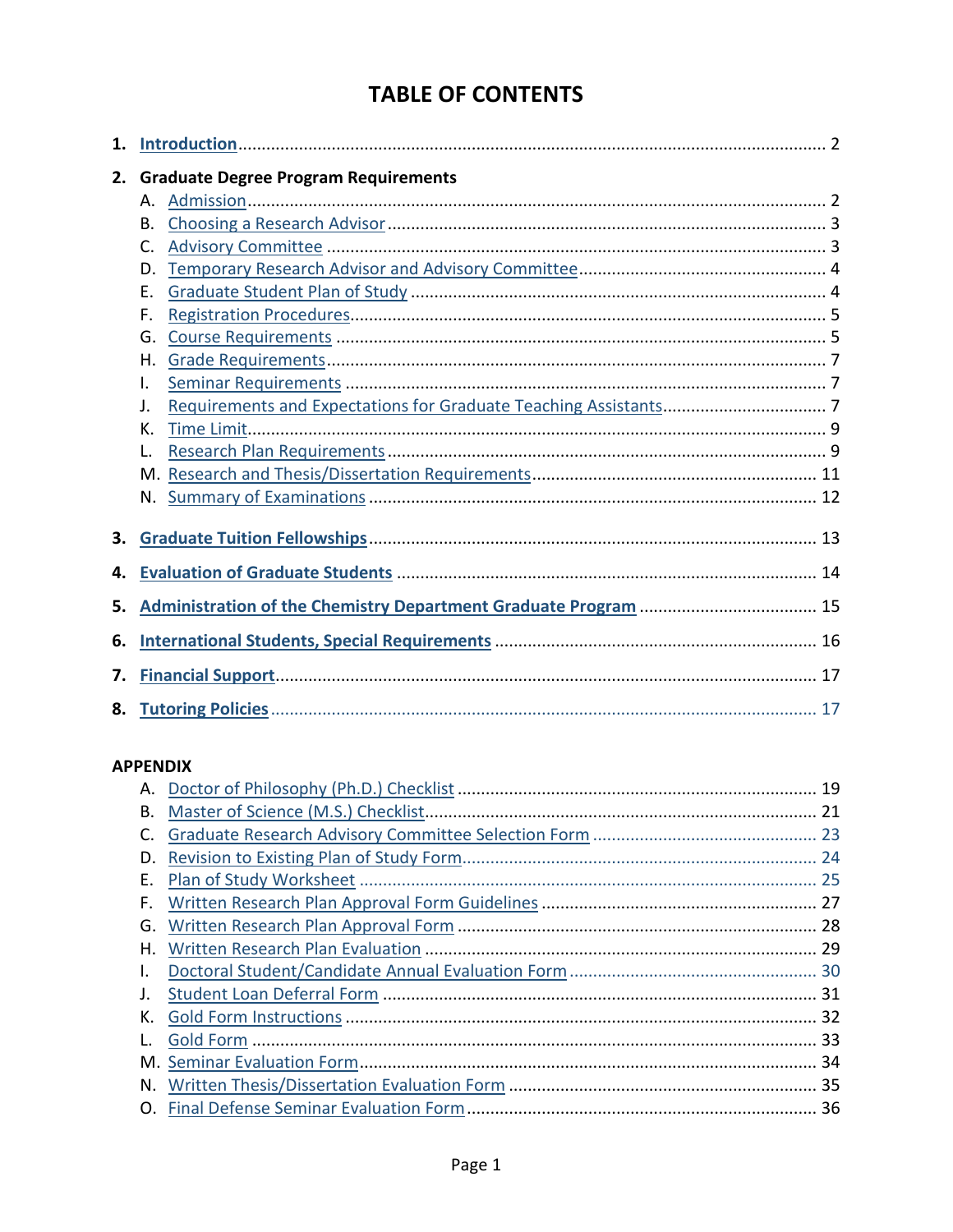### <span id="page-2-0"></span>**1. INTRODUCTION**

Welcome to the Department of Chemistry and Biochemistry at Auburn University!

For general regulations regarding graduate studies at Auburn University, please check out the [Graduate School Bulletin](http://bulletin.auburn.edu/thegraduateschool/) online, or contact [The Graduate School:](http://graduate.auburn.edu/)

The Graduate School 106 Hargis Hall Auburn University, AL 36849 (334) 844-4700

This handbook contains only specific information about policies and requirements concerning degrees offered in the Department of Chemistry and Biochemistry at Auburn University, and as such, it is designed to be a *supplement* to, rather than a replacement for, the Graduate School Bulletin.

Each student is responsible for meeting all the requirements and deadlines specified in the Graduate School Bulletin and in this handbook. Please refer to the [Graduate School Calendar](http://graduate.auburn.edu/current-students/graduate-school-calendar/) for important dates throughout the academic year. If you need assistance with any aspect of the graduate program, your Research Advisor, the Graduate Program Officer (GPO), the Department Chair, and the administrative staff in the Chemistry Building main office are available to help you. If you have any questions, do not hesitate to ask them for assistance.

The checklists in the Appendix of this handbook will help ensure that students meet all requirements in a timely manner as they progress through the graduate program.

### **2. GRADUATE DEGREE PROGRAM REQUIREMENTS**

### <span id="page-2-1"></span>**A. Admission**

Applicants to the graduate program in Chemistry should have a Bachelor's degree with a major in Chemistry, Biochemistry, or one of their equivalents. Although this is not required, applicants are encouraged to take the General Test of the Graduate Record Examination (GRE) and the GRE Chemistry Subject Test. GRE scores will be considered as part of the application, but there is no minimum score requirement.

International students must also present satisfactory scores on the Test of English as a Foreign Language (TOEFL) as follows: At least 79 on the internet-based TOEFL with at least a 16 on each of the sections of the exam (Listening, Reading, Writing, and Speaking). The International English Language Testing System (IELTS) exam may be taken in lieu of the TOEFL. The IELTS scores required for admission are at least a 6.5 overall, and at least a 6.5 on each section of the exam (Listening, Reading, Writing, and Speaking). Please note these are *admission* requirements -- in order to be eligible for a graduate teaching assistantship without taking additional English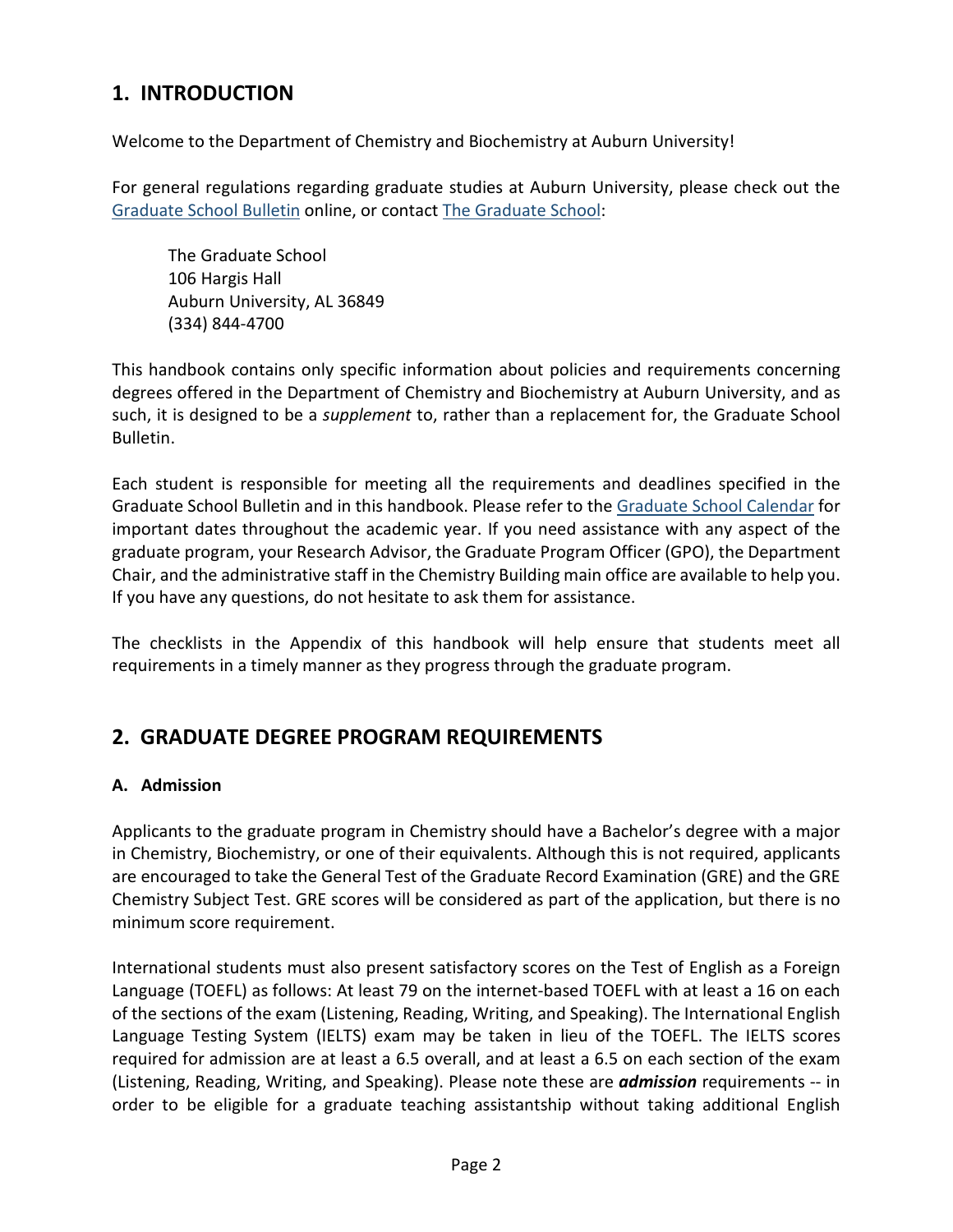course(s), an international student must score at least a 23 on the Speaking section of the TOEFL (or for the IELTS, at least a 7.0 on the Speaking section).

Applications for admission to the graduate program in Chemistry should be submitted [online](http://www.auburn.edu/academic/cosam/departments/chemistry/academics/graduate/Application-Procedure.htm) [\(chgrcom@auburn.edu\)](mailto:chgrcom@auburn.edu) or mailed to:

Graduate Admissions Committee Department of Chemistry and Biochemistry Chemistry Building, Room 179 Auburn University, AL 36849-5312

Make sure to submit your application *directly* to the Department of Chemistry and Biochemistry to avoid having to pay the application fee levied by the Auburn University Graduate School. All applications must be approved by both the Chemistry and Biochemistry Graduate Admissions Committee and the Graduate School.

### <span id="page-3-0"></span>**B. Choosing a Research Advisor**

After admission to the Graduate School, students are assigned the Graduate Program Officer (GPO) as a temporary advisor in the Chemistry and Biochemistry Department. In this capacity, the GPO will advise students and help them with registration when they first arrive on campus. Toward the end of the first semester, each student will be matched with a permanent Research Advisor who will direct the student's Thesis or Dissertation research. The Research Advisor must be a Level 2 member of the Graduate Faculty, and must be mutually agreed upon by the student, the faculty member, and the Department Chair.

To facilitate the advisor selection process, the faculty will give a series of presentations on their research within the first few weeks of the first semester. New graduate students are required to attend these presentations, which will help them decide which research groups to join. Once all the faculty have presented, students will be given a form to fill out to indicate their research group preferences. Students will then interview the faculty with whom they are interested in working, and then have them sign the research group preference form. On the form, students will rank the top three faculty with whom they wish to work, and submit their choices to the Department Chair in writing. The faculty will then decide who they wish to join their research groups. Note that all student/advisor pairings are subject to approval by the Chair.

### <span id="page-3-1"></span>**C. Advisory Committee**

Before the end of the first year of study, students, in consultation with their Research Advisor, should arrange for the appointment of an Advisory Committee. For Doctor of Philosophy (Ph.D.) students, the Advisory Committee should be made up of the Research Advisor and at least three faculty members, one of which may be from another Auburn University Department. All committee members must be members of the Auburn University Graduate Faculty. The Research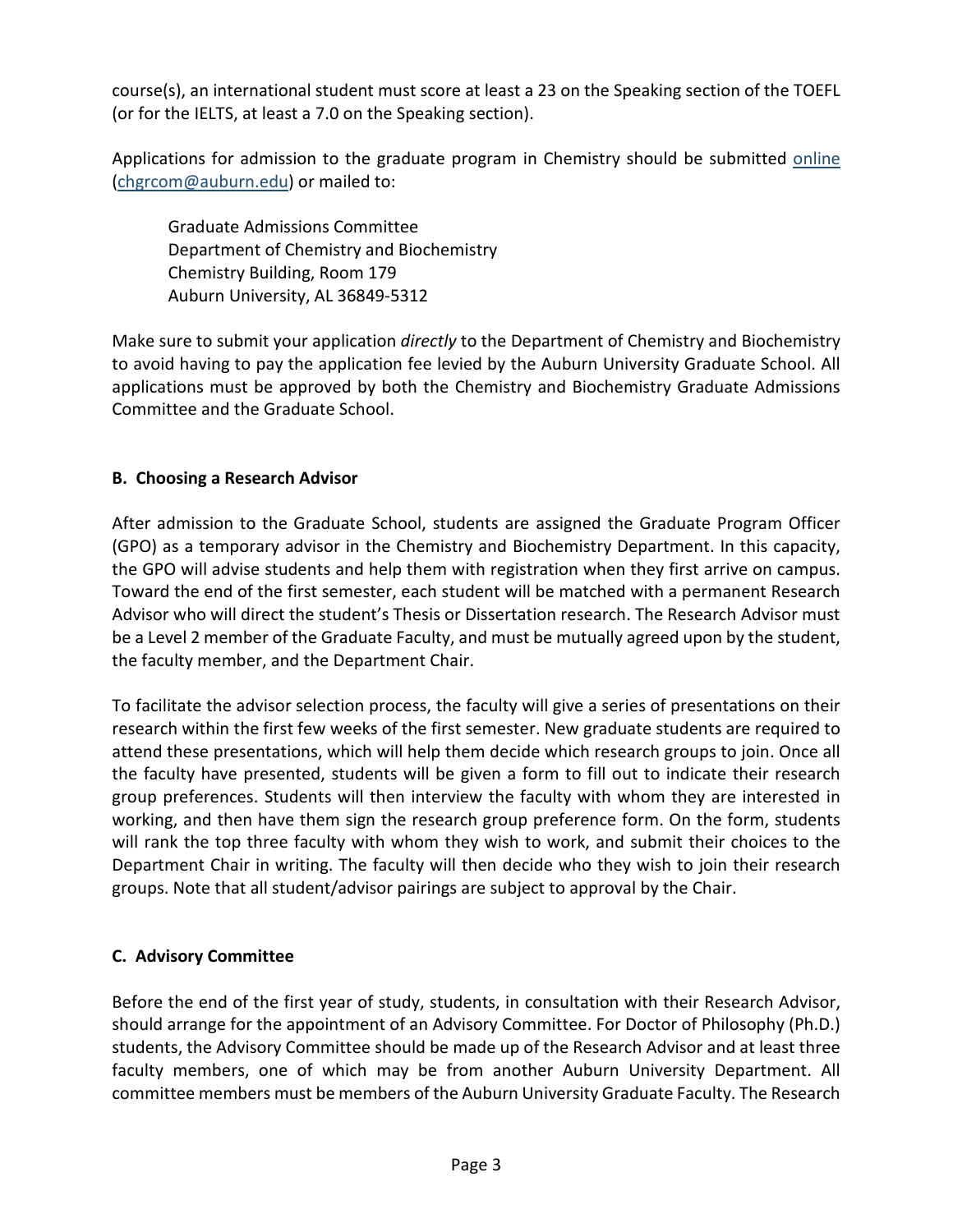Advisor and at least two of the other faculty must be members of the Graduate Faculty at Level 2. Additional voting members may be appointed to the committee (including no more than one non-Auburn University faculty member, who must hold the terminal degree in the field). After consulting with the Research Advisor and receiving the signatures of each proposed committee member on the [Graduate Research Advisory Committee Selection Form,](#page-23-0) the completed form should be returned to the Graduate Program Officer. Members of the Advisory Committee for a Ph.D. student accept this responsibility by signing the Graduate Research Advisory Committee Selection Form. The student's choice of Advisory Committee is subject to approval by the Department Chair. Upon receiving approval from the Department Chair, the student should finalize their [committee selection](https://web.auburn.edu/alpha/forms/committeeselection.aspx) with and receive final approval from the Graduate School.

For Master of Science (M.S.) degree students, the Advisory Committee should be made up of at least two faculty members in addition to the Research Advisor. The Research Advisor and the majority of the Advisory Committee should be members of the Graduate Faculty. After consulting with the Research Advisor and receiving the signatures of each proposed committee member on the [Graduate Research Advisory Committee Selection Form,](#page-23-0) the completed form should be returned to the Graduate Program Officer. Members of the Advisory Committee for a Masters student accept this responsibility by signing the Graduate Research Advisory Committee Selection Form. The student's choice of Advisory Committee is subject to approval by the Department Chair. Upon receiving approval from the Department Chair, the student should [finalize their committee selection](https://web.auburn.edu/alpha/forms/committeeselection.aspx) with and receive final approval from the Graduate School.

For either Ph.D. or Masters students, in the event that a change in Advisory Committee becomes necessary, use the [Revision to Existing Plan of Study Form.](http://graduate.auburn.edu/wp-content/uploads/files/forms/revision_existing_plan_%20of_study.pdf)

### <span id="page-4-0"></span>**D. Temporary Advisor and Advisory Committee**

In the event that a graduate student remains unmatched with a Research Advisor at the conclusion of the student's first semester, the Graduate Program Officer (GPO) will remain in place as the temporary advisor, and the Graduate Program Committee (GPC) will serve as a temporary advisory committee. The GPO and GPC will assess the extent to which substandard performance in courses, substandard performance in GTA responsibilities, and/or unprofessional behavior have contributed to an inability to find a research group. In consultation with the student, the GPO and GPC will develop a plan for the student to address deficiencies and engage in a second attempt to identify a Research Advisor. If a student is still unable to find a Research Advisor, the student's assistantship will end at a point not later than the end of the third semester (Summer) in the program.

### <span id="page-4-1"></span>**E. Graduate Student Plan of Study**

Following assignment of a Research Advisor, students should consult with their Research Advisor and develop a Plan of Study. The Plan of Study will include the balance of formal graded courses. These should be selected to align with the research project and interests of the student. The Plan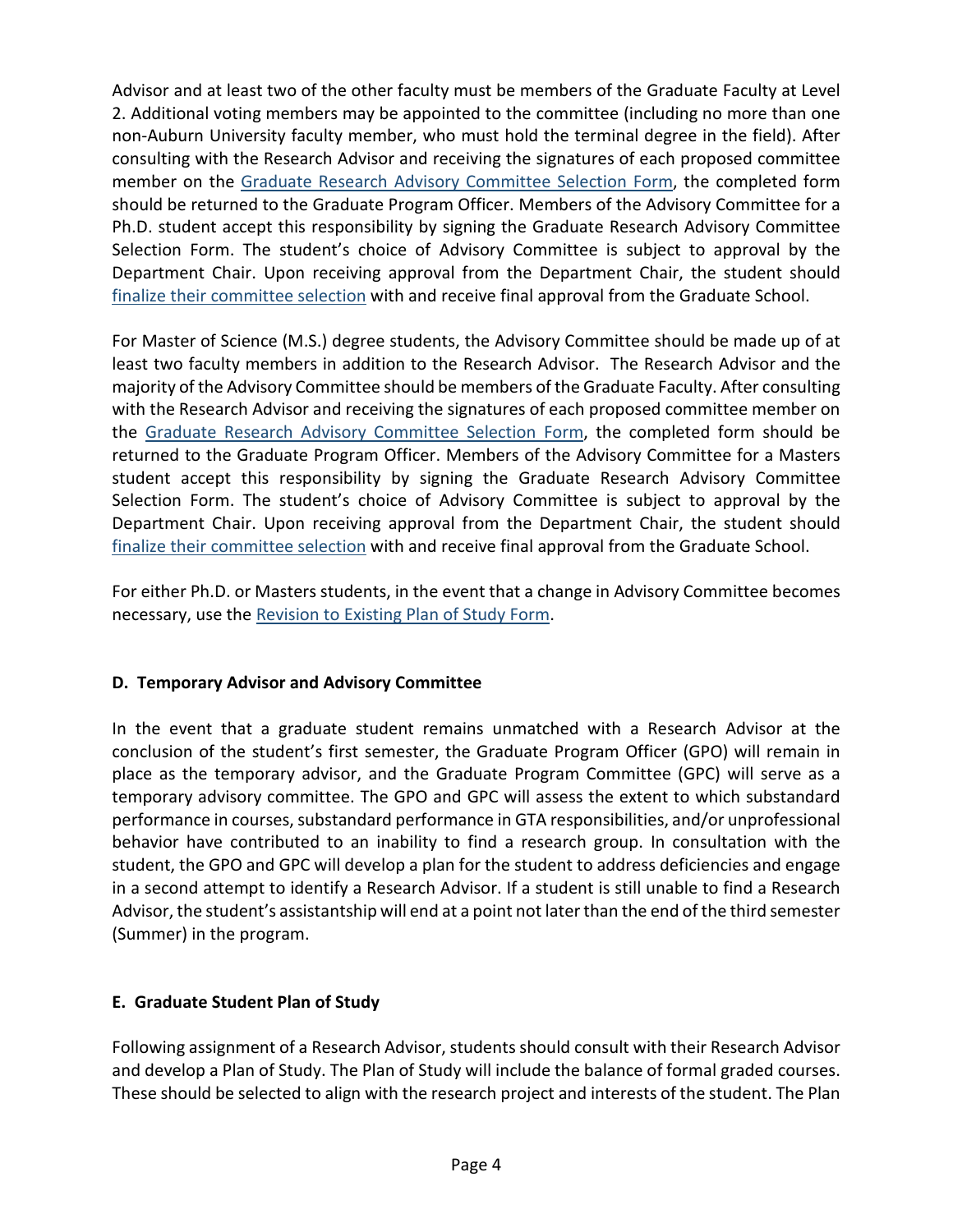of Study will also include a proposed timeline for completing Seminar, Formal Presentations, Directed Individual Study, as well as Research and Dissertation (Ph.D.) or Research and Thesis (Masters) hours (CHEM 7950, CHEM 7750, and CHEM 8990 or CHEM 7990, respectively). By the end of the first year of study, a formal Graduate Student Plan of Study should be approved by the student's Research Advisor and Advisory Committee, and then submitted to the Graduate Program Officer. Students are responsible for carrying out their planned program of study and for requesting any changes through the Research Advisor, Advisory Committee, and Graduate Program Officer. Students should *complete* the courses outlined in their Plan of Study at least one term before they intend to graduate.

In the event that a change in Plan of Study becomes necessary, students should use the [Revision](http://graduate.auburn.edu/wp-content/uploads/files/forms/revision_existing_plan_%20of_study.pdf)  [to Existing Plan of Study Form.](http://graduate.auburn.edu/wp-content/uploads/files/forms/revision_existing_plan_%20of_study.pdf)

### <span id="page-5-0"></span>**F. Registration Procedures**

The Graduate Program Officer (GPO) will help students with registration for the first semester of study. For registration for all subsequent semesters, students will be guided by their individual Research Advisors. Students should carefully read the sections in the Graduate School Bulletin dealing with [Registration,](http://bulletin.auburn.edu/thegraduateschool/registration/) and make sure that they consult with their Research Advisor and register for courses before the beginning of each semester. In order to maintain eligibility for GA, GTA, or GRA support, a student *must* be registered for *at least* one credit hour every semester, including summers.

Note that additional credit hours on a semester-by-semester basis may be required for immigration or student-loan deferral purposes. To maintain a valid F-1/J-1 immigration visa status, international graduate students must be enrolled in a full course of study each semester (at least 9 hours). Once a student has completed all required course work and is conducting research full-time to complete their thesis or dissertation, they can be exempt from being full-time (see also [Section 3\)](#page-14-1). However, they must submit th[e Gold Form](#page-33-0) to the Office of International Programs in order to be certified as exempt. Students may not use this exemption for more than four semesters (Masters) or six semesters (Ph.D.). Any exceptions to this rule will require a letter from the student's Research Advisor.

To be certified as full-time for student-loan deferral purposes, domestic students should submit the [GRAD 7@@0/8@@0 Thesis/Dissertation Completion Registration Request Form](#page-31-0) to the Graduate School.

### <span id="page-5-1"></span>**G. Course Requirements**

As partial fulfillment of the course requirements, all M.S. and Ph.D. students must complete a [Plan of Study](#page-4-1) approved by their Advisory Committee. The Plan of Study is to be filed with the Graduate Program Officer no later than the end of a student's first year in the program. Given that the Plan of Study approval requires the consent of the Advisory Committee, students (in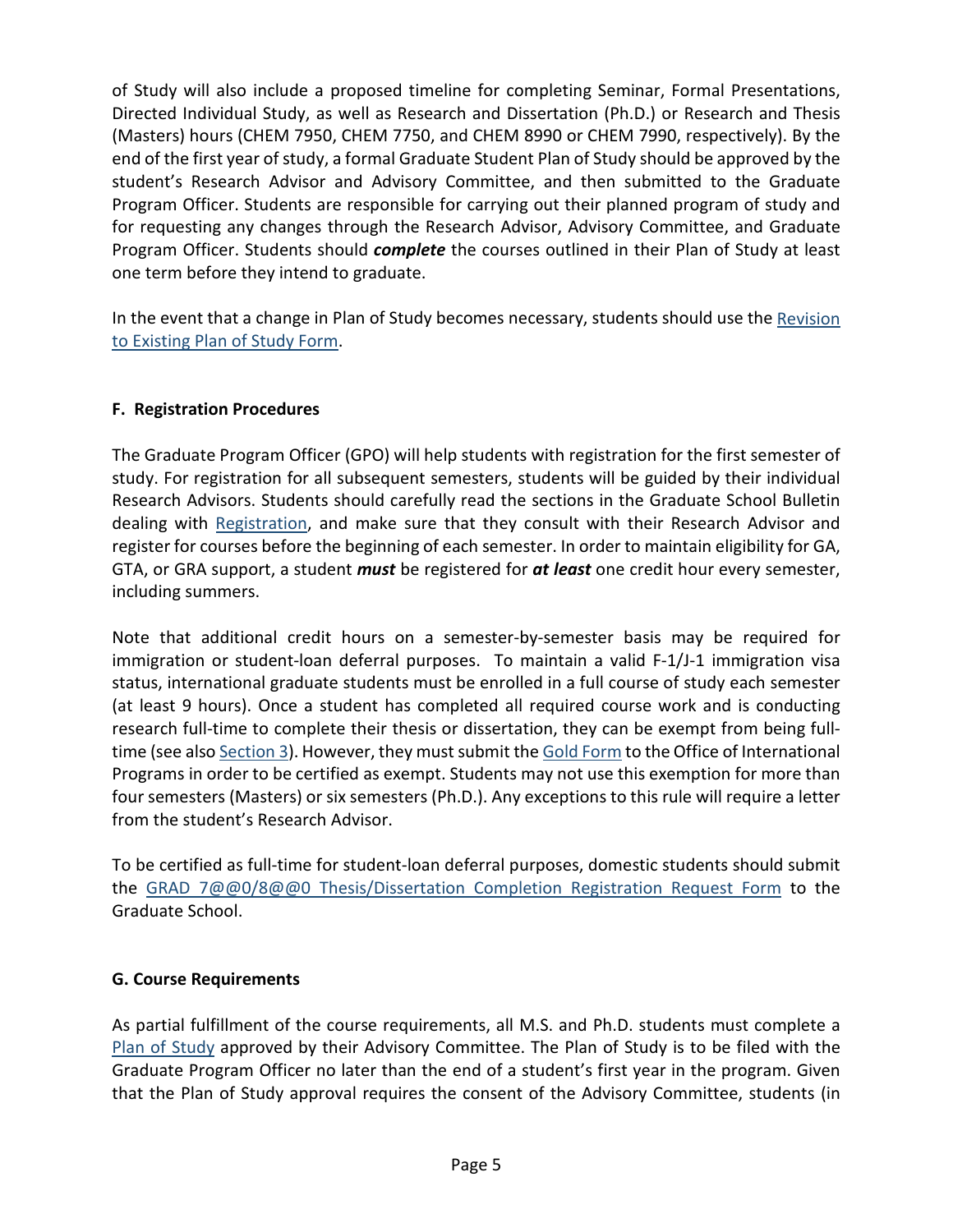consultation with their Research Advisor) should assemble the committee within the third semester in the graduate program, which will normally be the summer after their matriculation. Students in the Ph.D. program are required to complete at least 60 semester hours of graduate course work. Students in the M.S. program are required to complete at least 30 semester hours of graduate course work.

The graduate programs of the Department of Chemistry and Biochemistry are designed to allow students and Research Advisors a great degree of flexibility in determining which courses will compose the Plan of Study. This is so that courses may be tailored to individual students and their interests and goals within the disciplines of chemistry.

A Plan of Study for the Ph.D. degree must meet the following requirements:

- At least 60 semester hours total
- At least 30 semester hours that are graded (i.e.,  $A F$ , not  $S/U$ ).
- At least 7 formal graded courses (not CHEM 7750 or CHEM 7930)
- At least 6 semester hours of CHEM 7950 (Seminar)
- At least 2 semester hours of CHEM 7750 (Formal Presentations)
- At least 10 semester hours of CHEM 8990 (Research and Dissertation)
- No more than 15 semester hours of CHEM 7930 (Directed Individual Study)

A Plan of Study for the M.S. degree must meet the following requirements:

- At least 30 semester hours total
- At least 7 formal graded courses (not CHEM 7750 or CHEM 7930)
- At least 4 semester hours of CHEM 7950 (Seminar)
- At least 1 semester hour of CHEM 7750 (Formal Presentations )
- At least 4 semester hours of CHEM 7990 (Research and Thesis)

Given the wide latitude afforded students and Research Advisors in composing the Plan of Study, it is imperative that the Plan of Study be approved by the Advisory Committee and filed with the Graduate Program Officer by no later than the end of a student's first year in the program. In a student's first year, no courses outside the CHEM or BCHE listings are permitted without the written consent of the student's Research Advisor, and following Plan of Study approval, only courses listed in the Plan of Study may be taken. The Department of Chemistry and Biochemistry will not endorse tuition waivers for courses that are not in a student's Plan of Study. Likewise, within the first year, the Department will only endorse tuition waivers for courses that have been approved by the Research Advisor and/or Graduate Program Officer. In the event that adjustments to the Plan of Study become necessary (e.g., change of research direction, availability of a new course, etc.), an amendment can be undertaken through consultation with your Research Advisor and Advisory Committee and formalized by submitting a completed [Revision to Existing Plan of Study Form.](http://graduate.auburn.edu/wp-content/uploads/files/forms/revision_existing_plan_%20of_study.pdf) In the event that a change in Advisory Committee becomes necessary an amendment can be undertaken with the Research Advisor, Graduate Program Officer, and Department Chair and formalized by submitting a completed [Revision to](http://graduate.auburn.edu/wp-content/uploads/files/forms/revision_existing_plan_%20of_study.pdf)  [Existing Plan of Study Form](http://graduate.auburn.edu/wp-content/uploads/files/forms/revision_existing_plan_%20of_study.pdf) to the Graduate Program Officer and the Graduate School.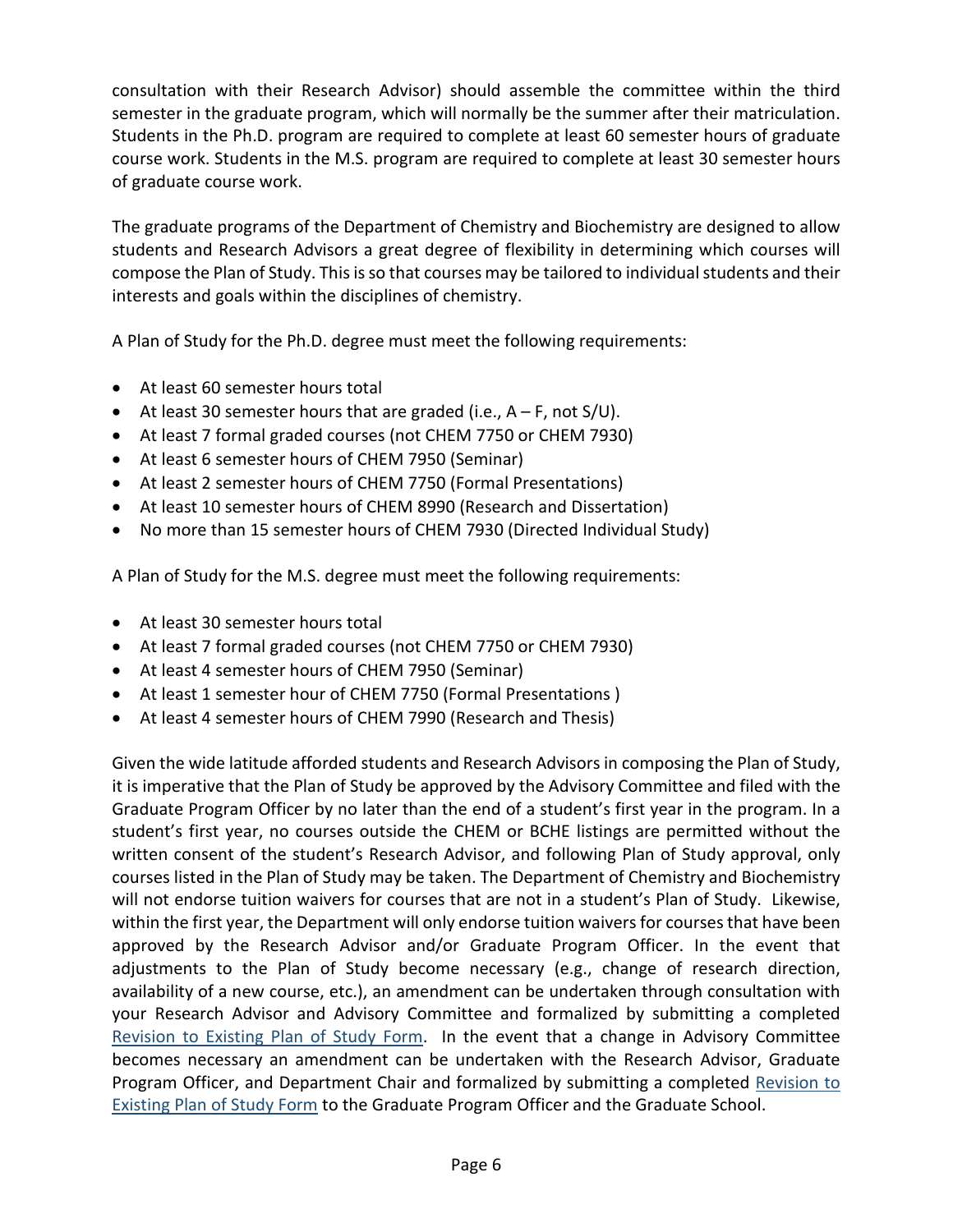### <span id="page-7-0"></span>**H. Grade Requirements**

M.S. and Ph.D. students are expected to maintain a grade point average (GPA) of 3.0 or better (on a 4.0 scale). This is the standard established by the Graduate School. Procedures for academic probation and academic suspension will be carried out as prescribed by the Graduate School. Grades below "C" will not be accepted for graduate credit. For more details, see the Graduate School's academic probation and suspension policy [here.](http://bulletin.auburn.edu/thegraduateschool/academicprogress/)

### <span id="page-7-3"></span><span id="page-7-1"></span>**I. Seminar Requirements**

Ph.D. students are required to take two semesters of Formal Presentations in Modern Chemistry (CHEM 7750). The primary requirement of this course is to present a formal seminar for a grade. M.S. students are required to take one semester of CHEM 7750. Ph.D. and Masters students are also required to give a final seminar on their dissertation or thesis research, respectively. The final seminar will be presented to the entire Department immediately before the Final Oral Dissertation or Thesis Defense.

Ph.D. students are also required to register for one hour of seminar credit (CHEM 7950) in each of six semesters prior to graduation. M.S. students are required to register for one hour of seminar credit in each of four semesters prior to graduation. Students will be graded on attendance at both departmental colloquia and divisional seminars.

### <span id="page-7-2"></span>**J. Requirements and Expectations for Graduate Teaching Assistants**

The vast majority of incoming Ph.D. and M.S. students receive support in their first year through a Graduate Teaching Assistantship (GTA). In subsequent years and at the discretion of the Research Advisor, a student may be put on a Graduate Research Assistantship (GRA), provided that extramural funds are available. Students without GRAs must serve as GTAs in order to receive support through the Department of Chemistry and Biochemistry. GTAs are typically required to help teach undergraduate laboratory or lecture courses, as well as help with grading and proctoring undergraduate lecture courses as part of grading teams.

The relative proportion of support a student will receive by GTA and GRA will be determined by the Research Advisor prior to the start of each semester. However, the teaching, grading, and proctoring assignments are made by the Director of Instructional and Research Labs (DIRL) in consultation with the lab managers. The assignments are based on expected hours worked, not on the number of lab sections and grading teams, as not all lab sections are equal in work load. A full TA load is considered to be 20 hours of work per week. A GTA's assignment generally consists of a combination of any number of lab or lecture sections and grading teams, adding up to the total number of expected hours worked.

GTAs report directly to the lab manager(s) or instructor(s) in charge of the labs/classes to which they are assigned.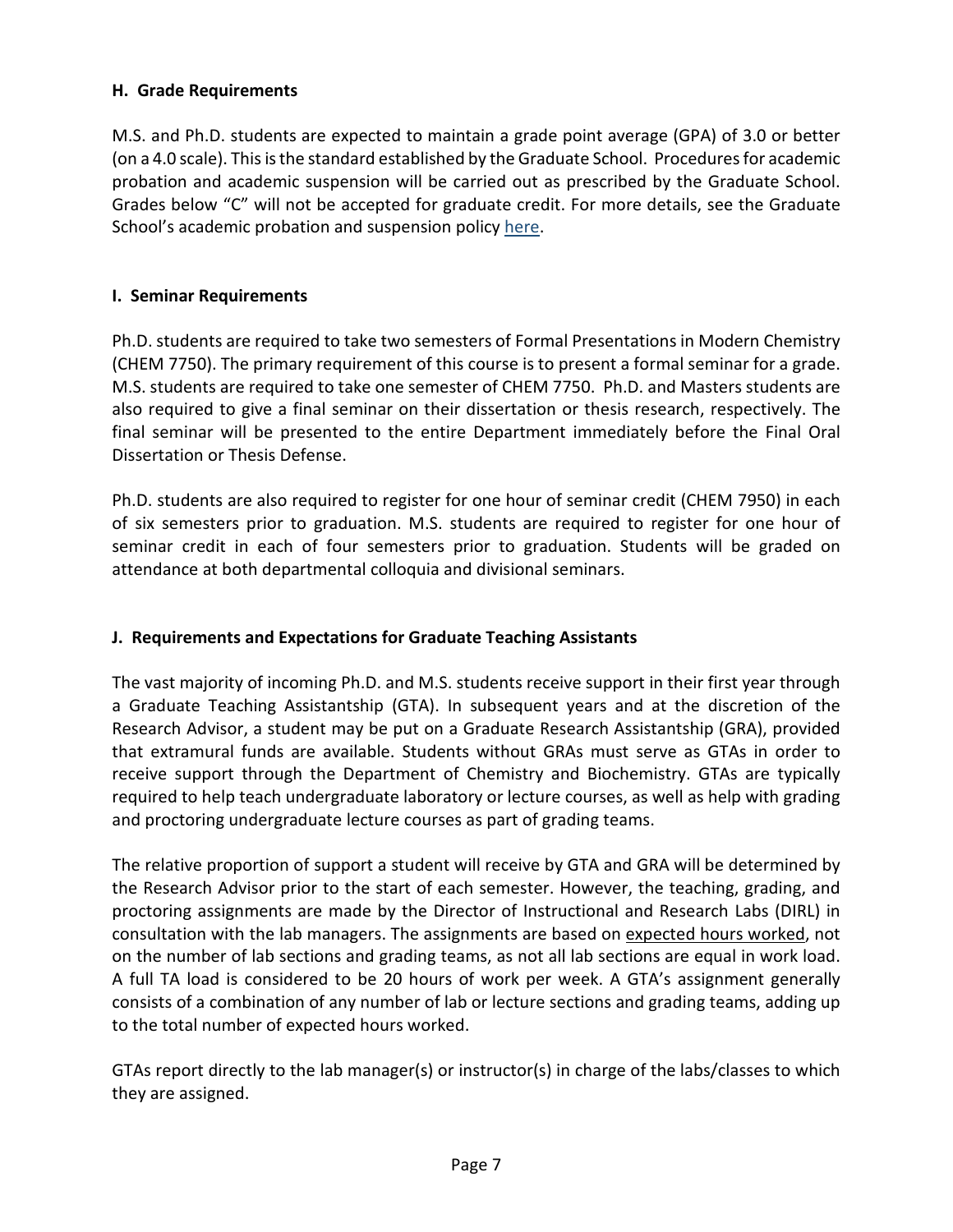As a GTA, students are required to meet the following expectations. Failure to meet these expectations could lead to the student losing their teaching assistantship.

- 1. **Provide an accurate availability schedule.** GTAs will be asked to fill out a "TA Preference and Availability Form" prior to each semester. GTAs must provide the DIRL with their upcoming schedule that includes **ALL** classes, seminars, and group meetings that they will be attending.
- 2. **Attend GTA training sessions, and be prepared to teach the lab/class.** Safety is the number one priority in the labs. If GTAs are unprepared or unfamiliar with the experiments, this creates risks to the safety of the undergraduate students and the GTA(s).
- 3. **Arrive on time to teach.** GTAs should arrive at least 5-10 minutes prior to the start of lab/class so that they will be ready to teach when their students arrive.
- 4. **Inform the lab manager/instructor at the earliest possible time of an inability to cover a teaching, grading, or proctoring assignment.** Unexcused absences are not permitted. The GTA should make arrangements with their lab manager/instructor to ensure that the missed assignment is covered.
- 5. **Wear appropriate lab attire and personal protective equipment (PPE).** Proper lab attire means long pants, sleeved shirts, and closed-toed shoes. No shorts/skirts/leggings or opentoed shoes will be allowed. Long hair should be tied back. Wear appropriate PPE, such as safety glasses and a lab coat. Set a good example and enforce safe laboratory practices.
- 6. **Actively help the students.** GTAs should walk around to check on their students to make sure they are doing things correctly, to answer their questions, provide explanations, and help them with their experiments.
- 7. **Be attentive.** GTAs should not be engaged in other activities (e.g., using a phone or laptop) while they are teaching. A GTA's main responsibilities are to teach the students and to ensure that they are being safe.
- 8. **Proctor and grade.** GTAs should attend any and all grading team meetings, arrive on time to proctor and grade, and inform the instructor at the earliest possible time of an inability to cover a proctoring or grading assignment. GTAs should make arrangements with the instructor to ensure that the missed assignment is covered.

Graduate students will be [evaluated](#page-14-0) by their lab managers/instructors for each semester they serve as GTAs. The evaluations will be used by the Department Chair in the student's annual review and will also be submitted to the Graduate School. If a lab manager/instructor finds that a GTA is not meeting expectations, there will be progressive disciplinary consequences:

- 1. The student will receive up to three verbal warnings. Serious violations (e.g., safety, insubordination, etc.) will result in an immediate formal written warning and could lead to the termination of the student's TA position.
- 2. If the student's performance does not improve after verbal warnings, a formal written warning will be recorded, sent to the Department Chair, and placed in the student's file with the Graduate Program Officer.
- 3. A final written warning will be given before a decision is made about whether or not to terminate the student's TA position.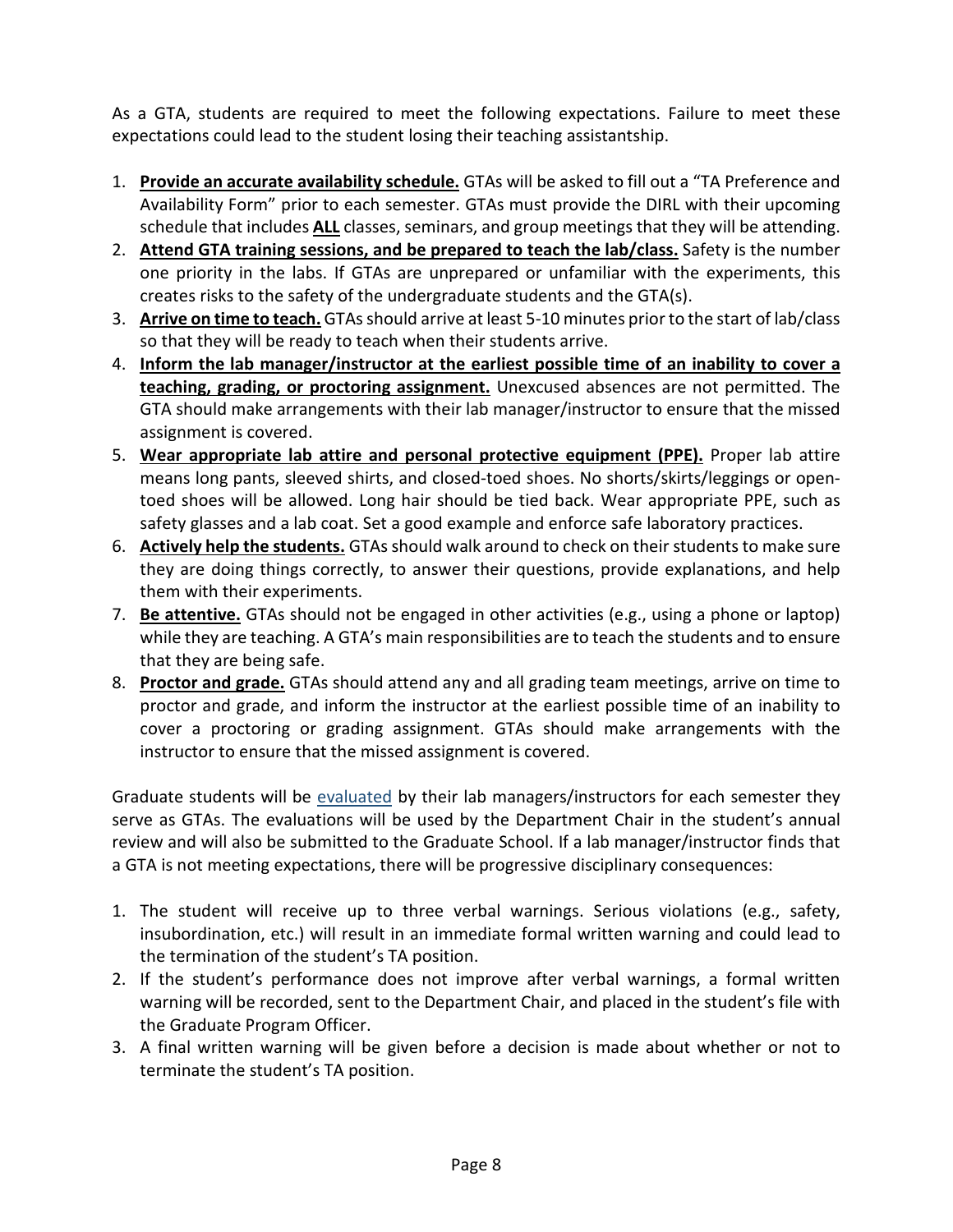If a student's TA position is terminated, they will no longer receive financial support through the Department of Chemistry and Biochemistry, and they will lose their [tuition waiver.](#page-13-0)

### <span id="page-9-0"></span>**K. Time Limit**

Ph.D. students will be allowed a maximum of five years on GTA support, while M.S. students will be allowed a maximum of three years on GTA support. Note that M.S. students have four years to complete their thesis and graduate, or change to Ph.D. status – they will be allowed to receive a teaching assistantship during their fourth year only if they have applied and have been accepted into the Ph.D. program prior to the start of their fourth year.

Exceptions to these rules can be granted by a majority vote of the Graduate Program Committee and approval of the Department Chair. In the event that the Department is in need of GTAs, students who have exceeded their GTA eligibility can be hired on a semester-by-semester basis without a special vote of the Graduate Program Committee.

### Transition from the Masters program to Ph.D. Candidacy

Students who wish to make the transition from the Master's program to the Ph.D. program will need to pass the [General Doctoral Examination.](#page-12-1) This exam, which is required by the Graduate School for admission to candidacy for the Ph.D. degree, consists of a written component [\(Research Plan\)](#page-9-1) and an oral component (oral defense). See below [\(Section](#page-9-1) L) for the written Research Plan requirements.

### <span id="page-9-1"></span>**L. Research Plan Requirements**

Ph.D. students are required to write a Research Plan and submit it to their Advisory Committee for evaluation and approval. An approved Research Plan fulfills the written component of the General Doctoral Examination. The Research Plan will be graded by the student's Advisory Committee on an Unsatisfactory/Satisfactory/Exceptional basis (see [Written Research Plan](#page-28-0)  [Approval Form](#page-28-0) and its instructions for review procedures). To pass this written component of the General Doctoral Examination, a student's Research Plan must receive a grade of at least Satisfactory from no less than three fourths of the members of the Advisory Committee.

### These are the minimum requirements for the Research Plan:

- The document shall be no fewer than 10 pages and no more than 20 pages. These page limits include figures, graphs, and tables, but they do not include the cover page, references, or evaluation page. Page margins are to be 1" on each side, and the text is to be double-spaced, 12-point font.
- The [Written Research Plan Evaluation Form](#page-29-0) should be included as the document's last page.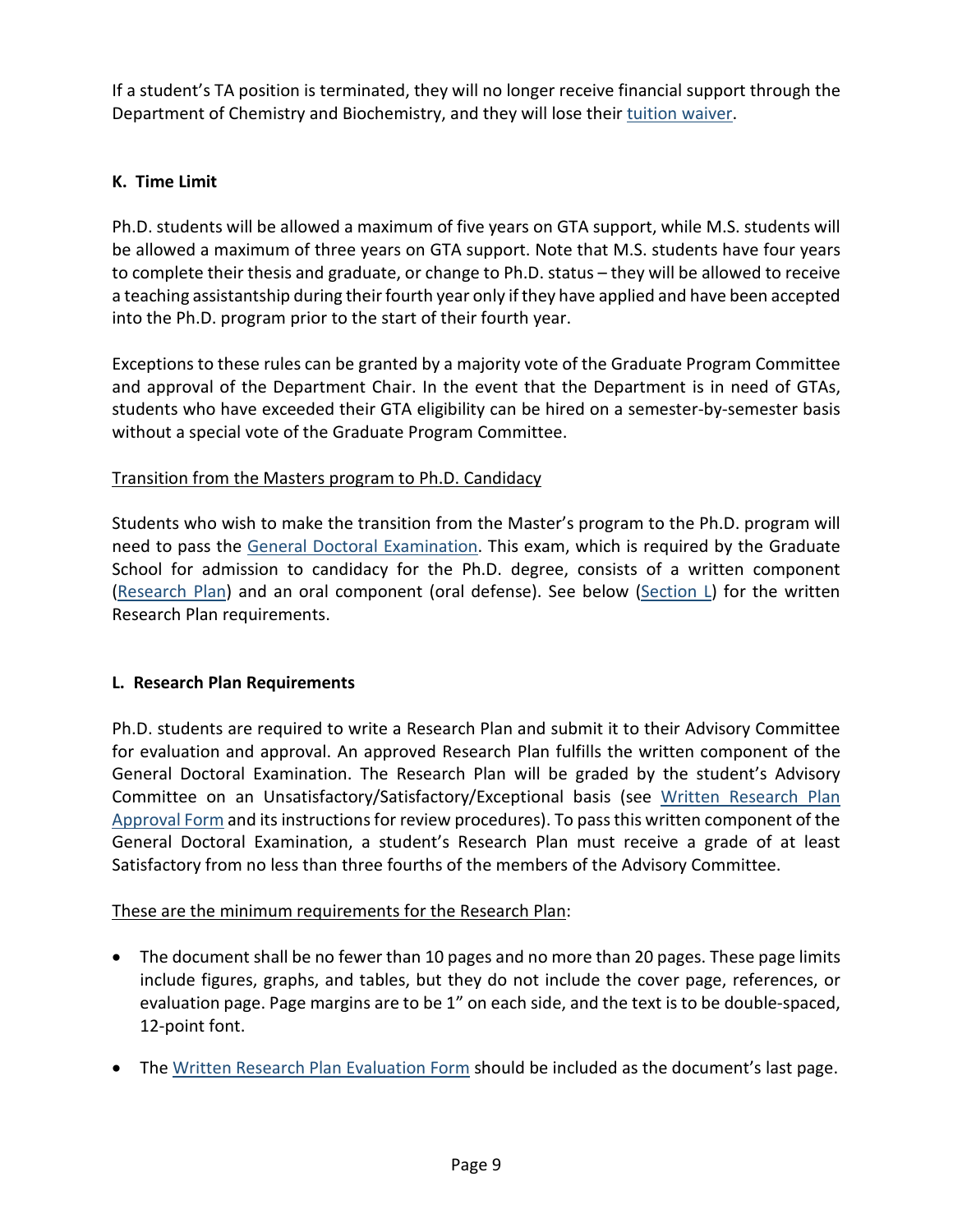- The Research Plan is to have the following sections. (Note: section page lengths are provided as a guide; individual Research Plans may vary).
	- Overview and Research Goals (1 3 pages)
	- Background and Significance (3 4 pages)
	- Preliminary Data  $(1 3$  pages) can be combined with Background and Significance
	- Experimental Plan (5 10 pages)
- Each Research Plan will be evaluated on the basis of two main criteria: *scientific content* and *writing quality*. Scientific content includes knowledge of the subject area (significance, background literature, etc.), research plan coherence, and technical expertise. Writing quality addresses the clarity of writing, the quality of figures, and the proper use of source material. Students are referred to the [Written Research Plan Evaluation Form](#page-29-0) (see the Appendix) for additional details on each of these criteria.
- A research proposal written in the style of one submitted to an extramural agency (e.g., the Project Description of an NSF proposal) is an acceptable format for the Research Plan. The document must still meet the overall length/margin/font-size requirements above. It is the decision of the Research Advisor to require a student to produce a proposal-style Research Plan. When the Research Advisor sets specific requirements, he or she is to communicate in writing to the student and the Advisory Committee the specifics of the expected format (e.g., agency, sections, and other specific requirements not stipulated above).

### Additional Guidelines:

- As with any research plan, preliminary data are desirable, and students are encouraged to engage in the research of their laboratories to the greatest extent possible upon joining a group. However, students, advisors, and committees should bear in mind that the purpose of the Research Plan is not to report large quantities of preliminary data. A satisfactory or exceptional plan can be produced with relatively few preliminary results. Given that the Department strongly recommends that the initial Research Plan be submitted within five semesters (including Summers) in the Ph.D. program (i.e., only four semesters in the laboratory), expectations for preliminary results should be scaled accordingly.
- Although students are permitted to consult with their Research Advisors during the preparation of their research plans, the Research Plan is to represent the ideas and writing of the student, not the advisor. Good models of student-advisor interaction in this context would be that of a proposal writer to a funding agency program officer, and the level of input from advisor to student similar to that of a manuscript's reviewer to its corresponding author.
- Plagiarism is a serious breach of scientific integrity. Passing off the work of others (your advisor, other scholars, and/or other students) as your own in the Research Plan is grounds for failure of the written component of the General Doctoral Examination.

If a Research Plan is judged to have passed the written component of the General Doctoral Examination (i.e., at least satisfactory from at least three fourths of the committee), the student,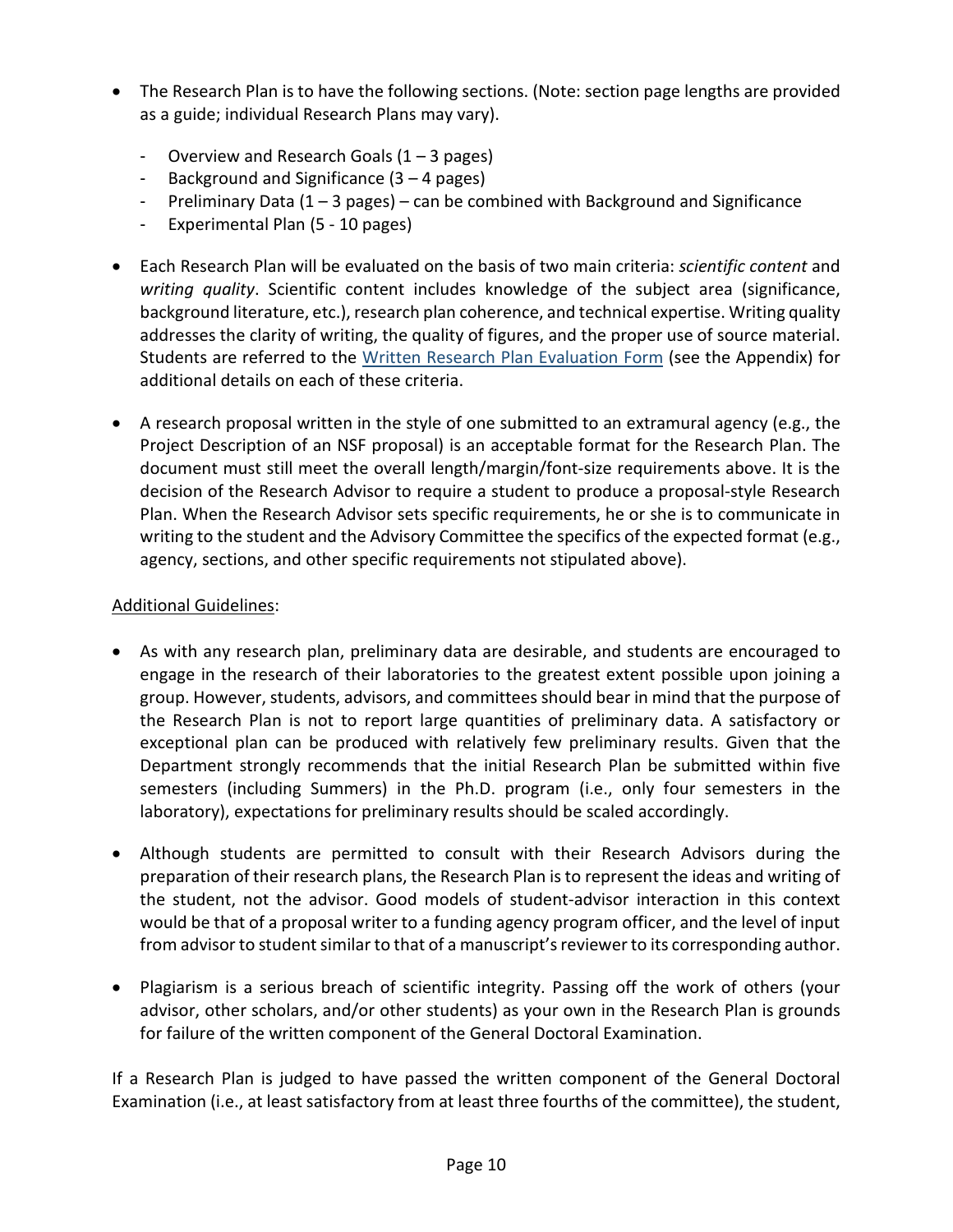in consultation with the Advisory Committee, will schedule the General Oral Examination. Students must fill out an [Oral \(General\) Examination Application Form](https://web.auburn.edu/alpha/forms/form-a.aspx) and submit it to the Graduate School. Note that the Graduate School requires one week between completion of the application and the time of the oral exam. If a Research Plan is judged unsatisfactory by more than one fourth of the Advisory Committee, a student may revise and resubmit the plan for revaluation by the Advisory Committee. Provided the revision/reevaluation process can be completed within the time limit for achieving Ph.D. candidacy (see below), a student will have up to two opportunities to revise and resubmit the plan for reevaluation. If a revised Research Plan is judged to have passed, as above, the student will proceed to schedule the General Oral Examination.

If the third version of the Research Plan still receives an Unsatisfactory grade from more than one fourth of the Advisory Committee, the student will have failed the written component and will not proceed forward to the General Oral Examination. As such, the student will have failed the General Doctoral Examination and will not advance to Ph.D. candidacy. A student who fails to advance to candidacy may apply his or her research progress toward a Master's Thesis. What constitutes a complete Master's Thesis project shall be the determination of the Research Advisor and Advisory Committee. In terms of time limits for obtaining the Master's Degree, the starting point will be the semester of original matriculation into the Department of Chemistry and Biochemistry.

### Time Limits

As stated above, a student may have up to two opportunities to revise and resubmit an unsatisfactory Research Plan for reconsideration by the Advisory Committee. However, it must be borne in mind that the deadline for achieving candidacy (i.e., passing both the written and oral components of the General Doctoral Exam) is the end of the seventh semester (including Summers) in the program. Students are advised to plan accordingly. It is strongly recommended that students write and submit a Research Plan within their fifth semester (including Summers) in the program.

### <span id="page-11-0"></span>**M. Research and Thesis/Dissertation Requirements**

The Ph.D. degree requires the student to write a dissertation based on original research on a significant problem in chemistry or biochemistry. Students are required to give their Advisory Committee at least fourteen days to review their dissertation. Upon approval by the Advisory Committee, the student can submit the approved draft of the dissertation to the Graduate School for assignment of an outside reader (University Reader). Upon approval by the Graduate School, students can then write up the final draft of the dissertation and arrange a date and time for the Final Seminar (see [Section](#page-7-3) I), with the Final Oral Examination to follow immediately after. The successful defense of the written dissertation in front of the Advisory Committee fulfills the oral component of the Final Doctoral Examination. For more general information on dissertation requirements, refer to the Graduate School's [guide on thesis and dissertation requirements.](http://graduate.auburn.edu/current-students/electronic-thesis-dissertation-guide/)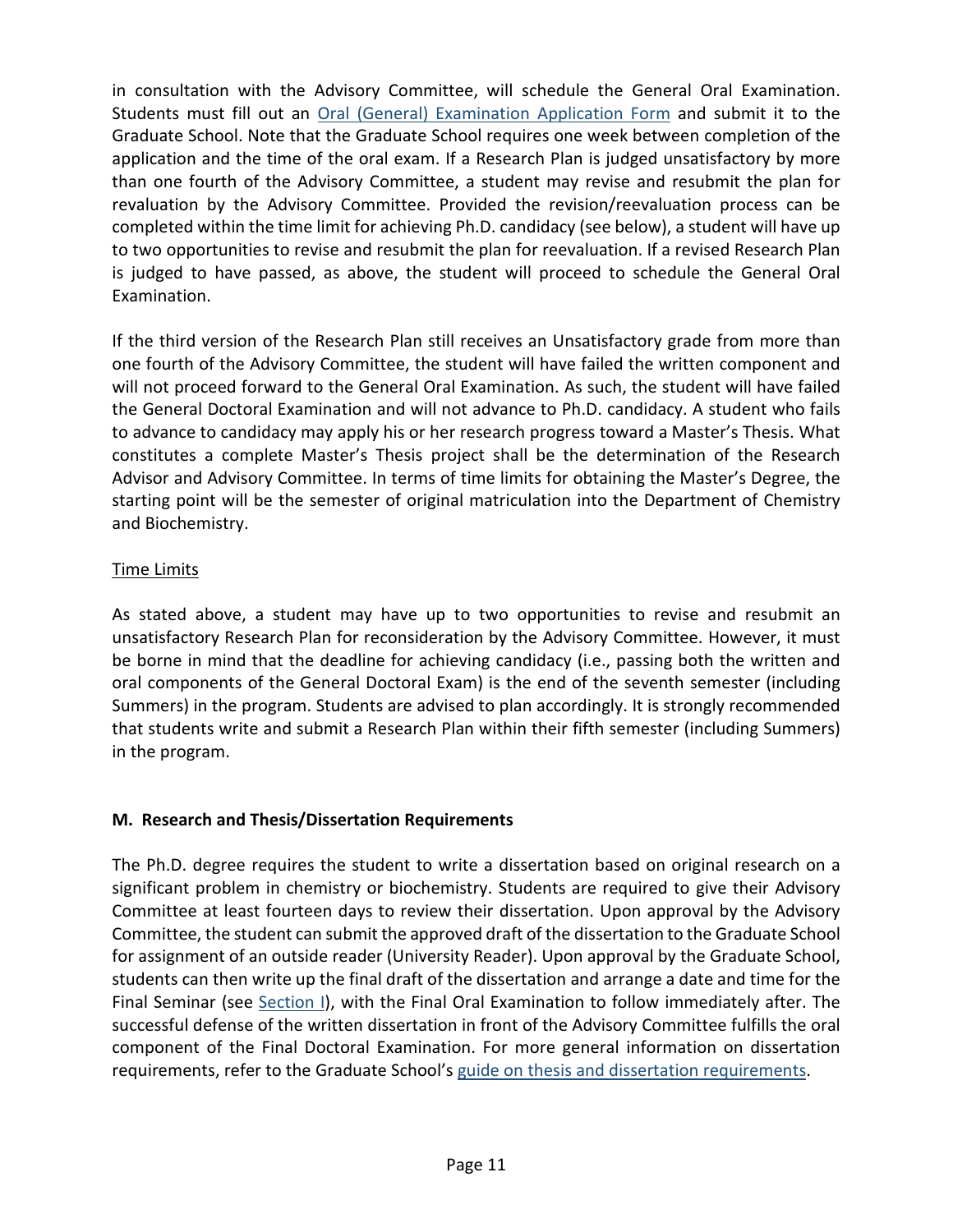The M.S. degree requires the student to write a thesis based on original research carried out by the student. The thesis content must be approved by their Research Advisor and the rest of the Advisory Committee. Students are required to give their Advisory Committee at least fourteen days to review their thesis. Upon approval, students can then write up the final draft of their thesis and arrange a date and time for the Final Seminar, with the Final Oral Examination to follow immediately after. The successful defense of the written thesis in front of the Advisory Committee fulfills the oral component of the Master of Science Thesis Examination. For more general information on thesis requirements, refer to the Graduate School's [guide on thesis and](http://graduate.auburn.edu/current-students/electronic-thesis-dissertation-guide/)  [dissertation requirements.](http://graduate.auburn.edu/current-students/electronic-thesis-dissertation-guide/)

### <span id="page-12-0"></span>**N. Summary of Examinations**

### **All Ph.D. students must take the following examinations:**

- <span id="page-12-1"></span>1. **The General Doctoral Examination:** The General Doctoral Examination (also known as the "preliminary examination" or the "qualifying examination") is required by the Graduate School for admission to candidacy for the Ph.D. degree. The exam, which should be completed by the end of the seventh semester (including Summers) of study, consists of two parts – written and oral. To fulfill the written part of the General Doctoral Examination, students must write up a Research Plan that is approved by their Advisory Committee (see [Section](#page-9-1) L above). As a reminder, upon approval of the Research Plan, students must fill out an [Oral \(General\) Examination Application Form](https://web.auburn.edu/alpha/forms/form-a.aspx) and submit it to the Graduate School. To fulfill the oral part of the exam, students must successfully defend their Research Plan in front of their Advisory Committee. Students who fail to pass the General Doctoral Examination will be dropped from the Ph.D. program, but will be given the opportunity to write up the research work they have already completed and submit it in partial fulfillment of the requirements for the M.S. degree.
- 2. **The Final Oral Examination:** Students may apply to take the Final Oral Examination once they have completed the first draft of their dissertation and their Advisory Committee has approved it. An application to take the Final Oral Examination must be made to the Graduate School by submitting a signed ["First Submission Approval Form".](http://graduate.auburn.edu/current-students/forms-directory/) Immediately preceding the Final Oral Examination, students are required to present the results of their dissertation in a departmental seminar (Final Seminar). The Final Oral Examination will include a defense of the dissertation, and may include an examination in their field of specialization. Reexaminations are usually not allowed – but if allowed, they must be approved by the Advisory Committee.

#### **All M.S. students must take the following examination:**

**The Final Oral Examination:** Students may apply to take the Final Oral Examination once they have completed the first draft of their thesis and their Advisory Committee has approved it. Immediately preceding the Final Oral Examination, students are required to present the results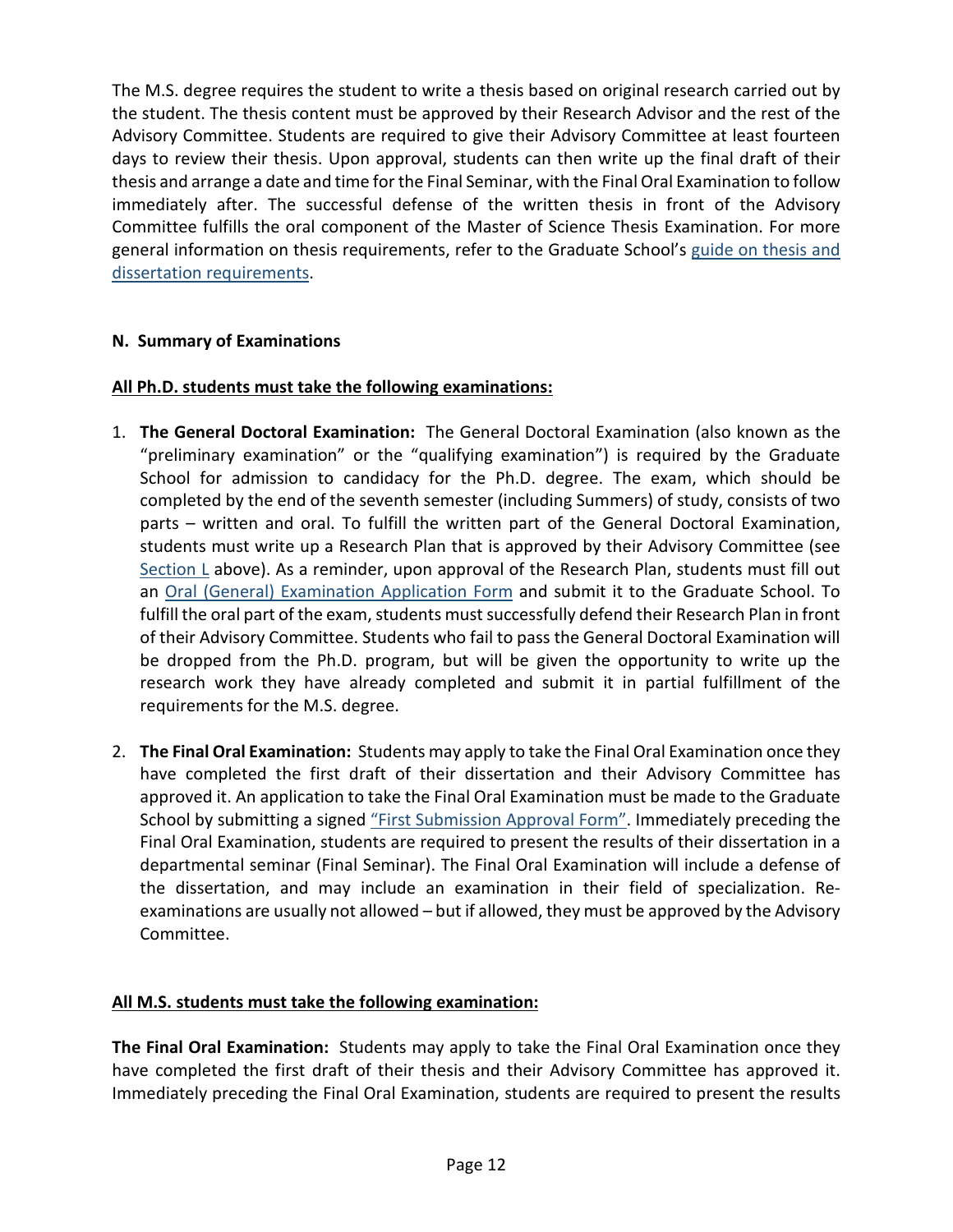of their thesis in a departmental seminar (Final Seminar). The Final Examination will consist of an oral defense of the student's thesis. Re-examinations are usually not allowed – but if allowed, they must be approved by the Advisory Committee.

### <span id="page-13-0"></span>**3. GRADUATE TUITION FELLOWSHIPS**

### **For students admitted before Fall 2014:**

Alabama non-resident graduate assistants may receive an out-of-state tuition waiver if they are on at least a 0.25 FTE (at least 10 hours/week) graduate assistantship and are paid a minimum monthly stipend set each year by the Provost. The 0.33 FTE (at least 13 hours/week) assistantship provides for both. Such graduate assistants who have been on assistantship for at least two consecutive semesters will automatically have their out-of-state tuition waived for the next semester whether or not they are on assistantship that semester. The Graduate School provides in-state tuition fellowships for students on graduate teaching assistantships and graduate research assistantships for the first 80 hours of attempted work for a Ph.D. degree, and for the first 40 hours for a M.S. degree. If a student has been accepted into the Ph.D. program after being in the M.S. program, only a total of 80 hours of work will be eligible. To be eligible for a graduate tuition fellowship, the student must be on at least a 0.25 FTE graduate assistantship and must be paid a minimum monthly stipend set each year by the Provost. They must also maintain a minimum cumulative graduate grade point average (GPA) of 3.0.

### **For students admitted in Fall 2014 and later:**

University-funded in-state tuition support will be limited to 110% of the number of hours required for a graduate degree. Exceptions to this limit can be provided with documentation of the academic need, and demonstration of good stewardship of the support already provided, with the approval of the Graduate Dean. The Department of Chemistry and Biochemistry has been granted an exception that allows 75 hours for the Ph.D. degree. Tuition support will be provided for one of the following:

- One M.S. degree or recognized dual-degree M.S. program.
- One Ph.D. degree.
- One M.S. degree plus one Ph.D. degree within the same or complementary field.

University-funded full tuition support will only be provided to graduate assistants receiving a 0.33 or higher FTE (at least 13 hours/week) assistantship for each semester during the academic year. Those with 0.25-0.32 FTE (10 to under 13 hours/week) assistantships will receive 50% tuition support. Those with less than 0.25 FTE (less than 10 hours/week) will not be provided tuition support. Graduate students with at least 0.25 FTE assistantships will continue to be classified as in-state residents for the purposes of determining tuition charges. Graduate assistants who have received a 0.33 FTE or higher assistantship for both Fall and Spring semesters of a given academic year will receive tuition support during the corresponding Summer semester. For every two FTE on-campus graduate students within a college/school who received full-tuition support from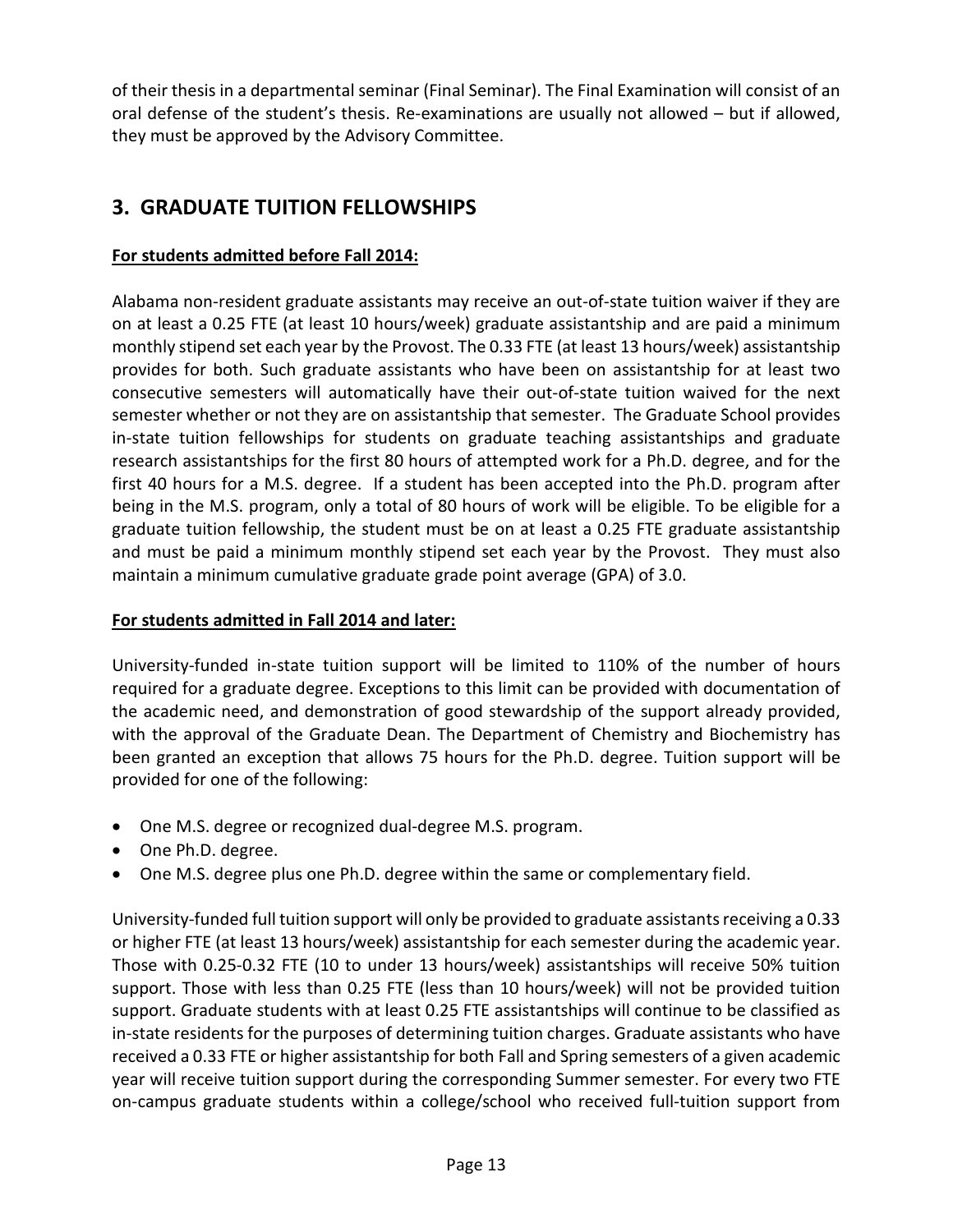external sources (either self-funded or from external grants), the associated college/school is allowed to provide one 0.25 FTE graduate assistant with full tuition support for up to 110% of the hours required for that student's degree program.

### **Domestic Students Nearing Completion of Their Graduate Degree:**

As a student nears completion of their graduate degree program, they may submit to the Graduate School the [GRAD7@@0/GRAD8@@0 Thesis/Dissertation Completion Registration](http://graduate.auburn.edu/wp-content/uploads/2017/11/Grad_7@@0_8@@0_Form_2017.pdf)  [Request](http://graduate.auburn.edu/wp-content/uploads/2017/11/Grad_7@@0_8@@0_Form_2017.pdf) form to certify that they are considered full-time for financial aid qualification and for loan payback deferment purposes, even when they are enrolled in less than 9 hours per term. Students must submit this form to the Graduate School at least 12 days before the first day of classes.

### <span id="page-14-1"></span>**International Students Nearing Completion of Their Graduate Degree:**

As a student nears completion of their graduate degree program, they may submit to the Graduate School the [Full Course of Study Gold Form](http://www.auburn.edu/academic/international/isss/docs/full_course_of_study_instructions.pdf) to certify their full-time status as a student for immigration purposes. To be considered full-time, graduate students holding an F-1 or J-1 visa must be enrolled in at least 9 hours per term. To qualify for certification, a graduate student must have completed all of the formal course work in their Plan of Study and must be engaged in fulltime research towards completion of their thesis/dissertation. As such, the Gold Form can only be used with course numbers CHEM 7750, CHEM 7950, CHEM 7990, and/or CHEM 8990. Students must register for at least one credit hour. The Gold Form is only valid for one semester, so in order to maintain full-time status, a new form must be submitted every semester (except for the summer term) where students will be enrolled in less than 9 hours. Students may not use this exemption for more than 4 semesters (M.S.) or 6 semesters (Ph.D.). Any exceptions to this rule will require a letter from the student's Research Advisor.

### <span id="page-14-0"></span>**4. EVALUATION OF GRADUATE STUDENTS**

Each student's progress with regard to course work, research, teaching, professionalism, and professional development will be [evaluated](http://bulletin.auburn.edu/thegraduateschool/academicprogress/) annually. The student will be given a copy of the evaluation. Students are expected to use this as an opportunity to discuss with their Advisory Committees their assessment of their own professional growth, as well as research or course opportunities they would find beneficial in their paths toward their degrees and their careers thereafter. Likewise, this is an opportunity for the Advisory Committee to provide feedback along similar lines, in addition to monitoring progress with respect to program milestones.

**Doctoral Student/Candidate Annual Evaluation:** Each Ph.D. student/candidate will be evaluated on an annual basis in a face-to-face meeting with the student/candidate's Research Advisor *and* Advisory Committee. The evaluation procedure shall be composed of three steps:

1. At least one week in advance of the annual evaluation meeting, the student/candidate will provide their Research Advisor and Advisory Committee with a brief report (not more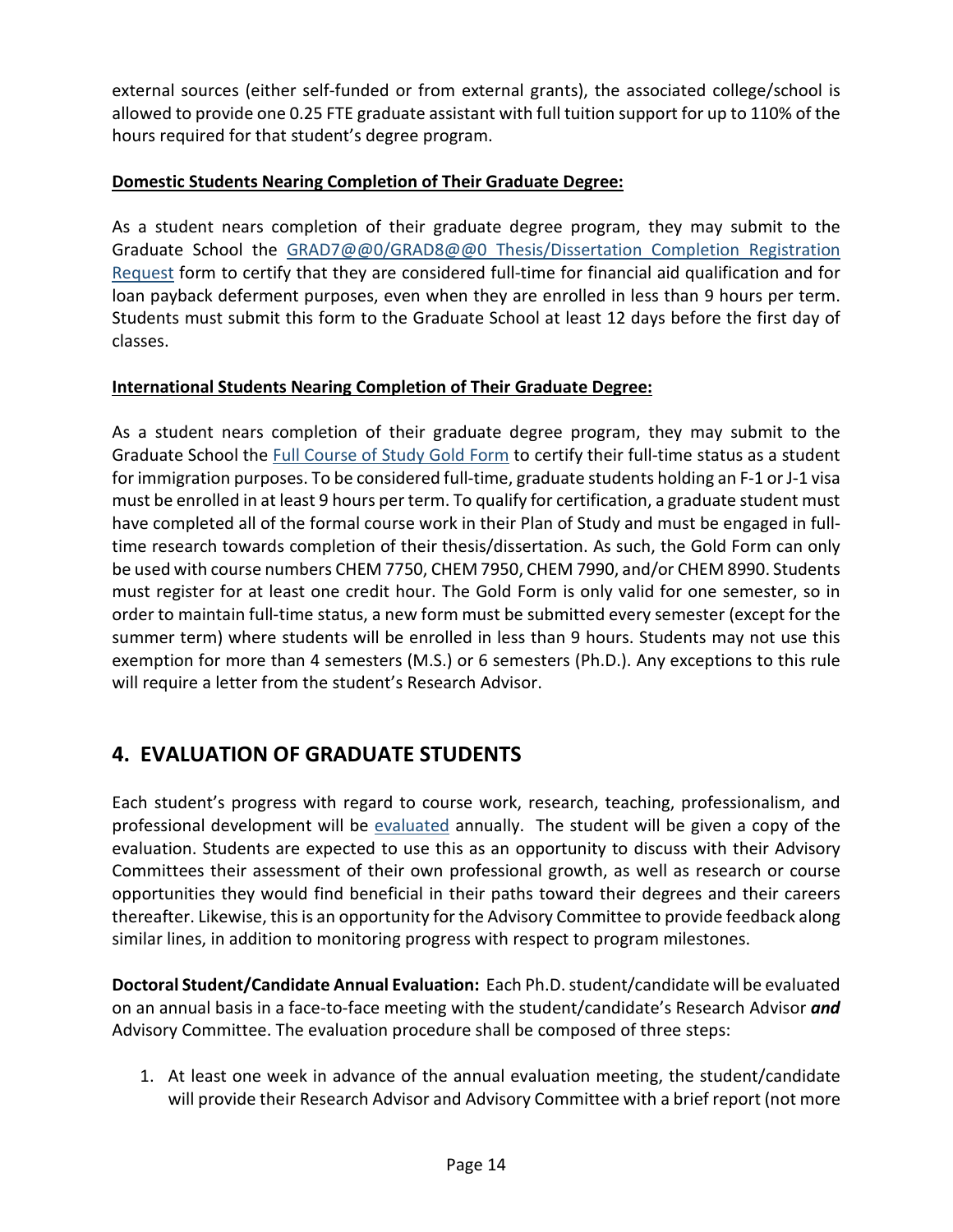than two pages) summarizing the progress of the past year and putting forward the anticipated goals for the coming year.

- 2. The student/candidate, Research Advisor, and Advisory Committee will meet to discuss the report and provide feedback.
- 3. The Research Advisor will complete [a Doctoral Student/Candidate Annual Evaluation](#page-30-0) form (see Appendix H), including the Advisory Committee's finding of satisfactory or unsatisfactory progress toward the degree and a summary of the committee's observations and recommendations. Upon completion, the Research Advisor will supply a copy of the evaluation to the student/candidate and the Graduate Program Officer. The Graduate Program Officer will furnish a copy of the evaluation to the Graduate School.

These annual evaluations must be turned in to the Graduate Program Officer by *September 1* of each year.

**Teaching:** Graduate Teaching Assistants will be [evaluated](http://bulletin.auburn.edu/thegraduateschool/graduateassistantshipsandfellowships/) by their Laboratory Managers and Instructors according to the expectations outlined in [Section](#page-7-2) J (Requirements and Expectations of Graduate Teaching Assistants). GTAs will receive copies of these evaluations. The results of the evaluations will also be submitted to the Graduate School.

In cases where there is a noticeable lack of research progress, unsatisfactory teaching, unprofessionalism, or unsatisfactory professional development, the student's Advisory Committee and/or the Graduate Program Committee may request reports at the end of subsequent semesters. If there is continued, long-term lack of progress, unsatisfactory teaching, unprofessionalism, or unsatisfactory professional development, the student's Advisory Committee and/or the Graduate Program Committee may recommend termination of the student's teaching assistantship.

### <span id="page-15-0"></span>**5. ADMINISTRATION OF THE CHEMISTRY DEPARTMENT GRADUATE PROGRAM**

The graduate program is administered by the Graduate Program Committee. The Graduate Program Officer serves as the chair and as a continuing member of the Graduate Program Committee as well as the liaison to The Graduate School and advisor to the new graduate students.

The Chemistry & Biochemistry Department has four committees that include a graduate student representative: Graduate Program, Graduate Recruiting, Safety, and Seminar. Four graduate representatives elected by a popular vote of the current graduate students will serve a one-year term. Each representative will be assigned to one of the four committees by the Department Chair. If they choose to run and are elected a second time, a graduate student may serve a second term. A graduate student may serve up to, but not exceeding, two terms. To coincide with the annual assignment of Faculty to the committees, election of graduate student representatives is to be completed by June 1 of each year, with terms to commence at the beginning of the Fall semester that same year. In addition to participation in their respective committees, these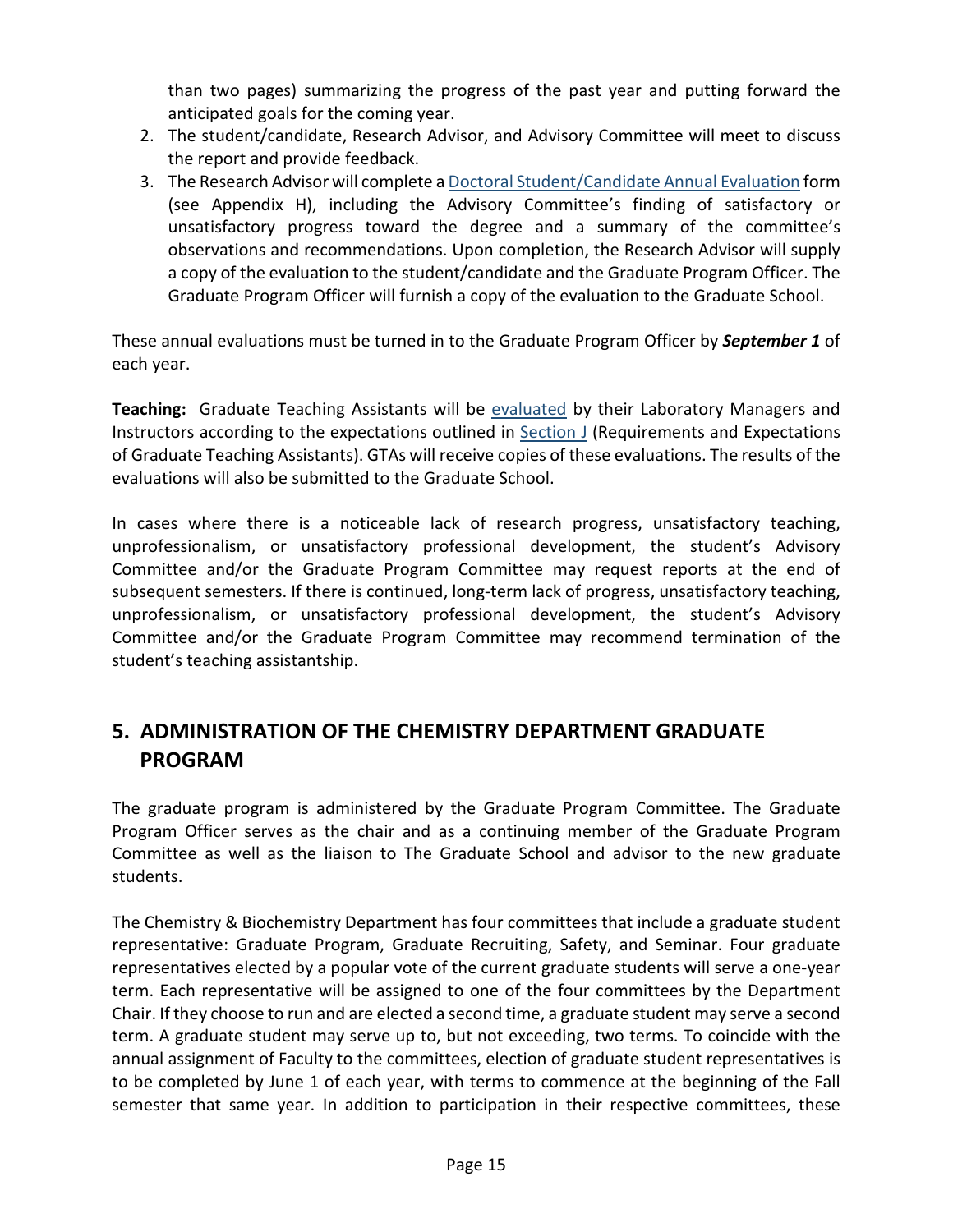graduate student representatives will also act as liaisons between department leadership and the graduate students.

The primary role of a graduate student representative is to help foster better and more open communication between the Faculty and the graduate students. Their role is to observe, learn, and provide input from a graduate student's perspective. Graduate student representatives are not official committee members, and as such, should not be asked to perform any duties of the committees to which they are assigned.

### <span id="page-16-0"></span>**6. INTERNATIONAL STUDENTS, SPECIAL REQUIREMENTS**

Th[e Office of International Programs](http://www.auburn.edu/academic/international/) (OIP) is responsible for assisting international students with visa matters and other international student requirements. The International Student Advisor is located at the OIP in Foy Hall. The Department of Chemistry and Biochemistry is particularly interested in the special policies listed below:

- 1. All international students whose native tongue is not English must score a minimum of 79 on the internet-based TOEFL, including a minimum score of 16 on each section of the exam (Reading, Listening, Writing, Speaking) to be admitted to the Graduate School. Please note that requirements for International students to be eligible to receive GTA positions are more stringent (see Section [7, item 4\)](#page-17-2).
- 2. All international students are required to have comprehensive medical insurance for themselves and their dependents while attending Auburn University. Auburn University automatically enrolls all international students and charges a modest fee.
- 3. A U.S. driver's license and personal liability insurance are required for the operation of any private vehicle in Alabama.
- 4. Off-campus employment is specifically prohibited during the first 12 months in F-1 student status. After one year, an F-1 student may apply to the Immigration and Naturalization Service for off-campus employment if he/she can demonstrate an economic necessity due to unforeseen circumstances arising subsequent to entering the U.S. The Department prohibits outside employment while on a full-time teaching assistantship or research assistantship (0.33 FTE or more for a semester, or 1.0 FTE for a year).
- 5. An F-1 student may accept employment at the institution which he/she is authorized to attend without prior approval of the Immigration and Naturalization Service. This employment requires that the student is enrolled in a full course of study, and that the student is in good academic standing. On-campus employment is limited to a maximum of 20 hours per week. For students with less than a full-time GTA or GRA, employment outside the Department is allowed but not encouraged. Seeking employment outside the Department requires written permission from the student's Research Advisor and the Department Chair.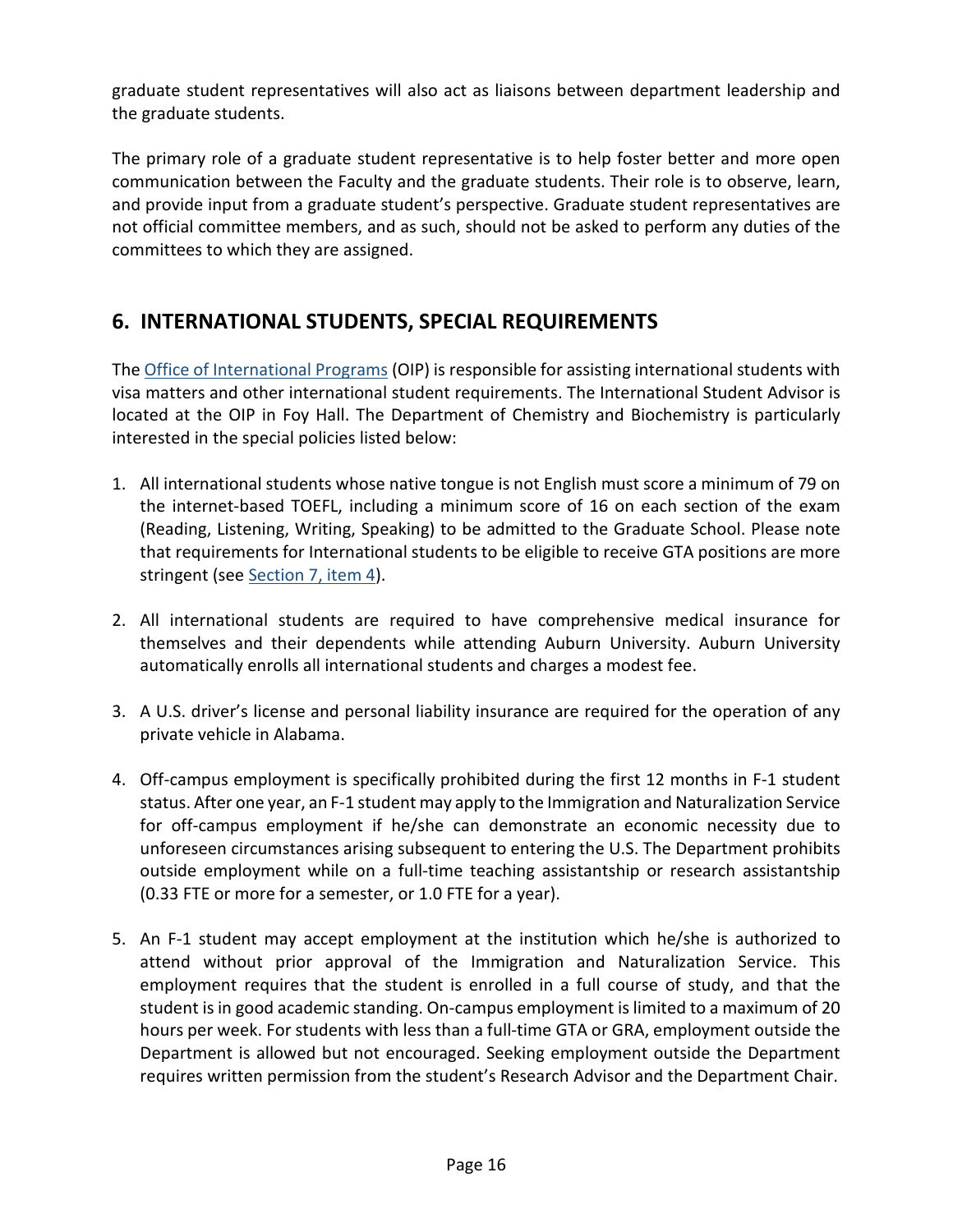6. Any F-1 student who has completed one educational program and who desires to complete another educational program at the same level (e.g., a second M.S. degree) must apply for an extension of stay.

### <span id="page-17-0"></span>**7. FINANCIAL SUPPORT**

Graduate students receiving Graduate Teaching Assistantships (GTA) or Graduate Research Assistantships (GRA) must accomplish the following as soon as possible after arriving on campus:

- 1. *International Students:* Complete application (in person) for a **Social Security Number** at the local **[Social Security Administration](https://secure.ssa.gov/ICON/#officeResults)** office.
- 2. Complete **Federal and State Income tax withholding information**. Forms will be available in the **[Payroll Office](http://www.auburn.edu/administration/business-finance/payroll/)**.
- 3. Complete an **[Auburn University Personal Data Form](http://www.auburn.edu/administration/human_resources/forms/pdf_2015.pdf)**.
- <span id="page-17-2"></span>4. In order to be eligible for a GTA position, all graduate students whose native tongue is not English must achieve **one** of the following:
	- 1) A Bachelor's degree from a program whose language of instruction is English;
	- 2) A score of at least a 23 on the Speaking portion of the TOEFL;
	- 3) A score of at least a 7.0 on the Speaking portion of the IELTS;
	- 4) A score of at least a 50 on the on-campus ITEP test;<sup>[1](#page-17-3)</sup>
	- 5) A grade of Satisfactory in the INTL 1820 (Classroom Communication Skills for International Teaching Assistants) course;
	- 6) Registration and progress toward a grade of Satisfactory in INTL 1820.

### <span id="page-17-1"></span>**8. TUTORING POLICIES**

Graduate students are allowed to engage in tutoring. However, graduate students may not tutor undergraduate students who are taking classes/labs to which the graduate student has been assigned as a teaching assistant or proctor/grader. One mechanism graduate students can use to indicate their availability to tutor departmental courses is to sign up on the Department of Chemistry & Biochemistry's "tutor list". This can be done in the Chemistry Building main office.

<span id="page-17-3"></span> $1$  The ITEP test is administered by the English as a Second Language (ESL) program during Graduate Student Orientation in the two weeks prior to the beginning of each Fall and Spring semester.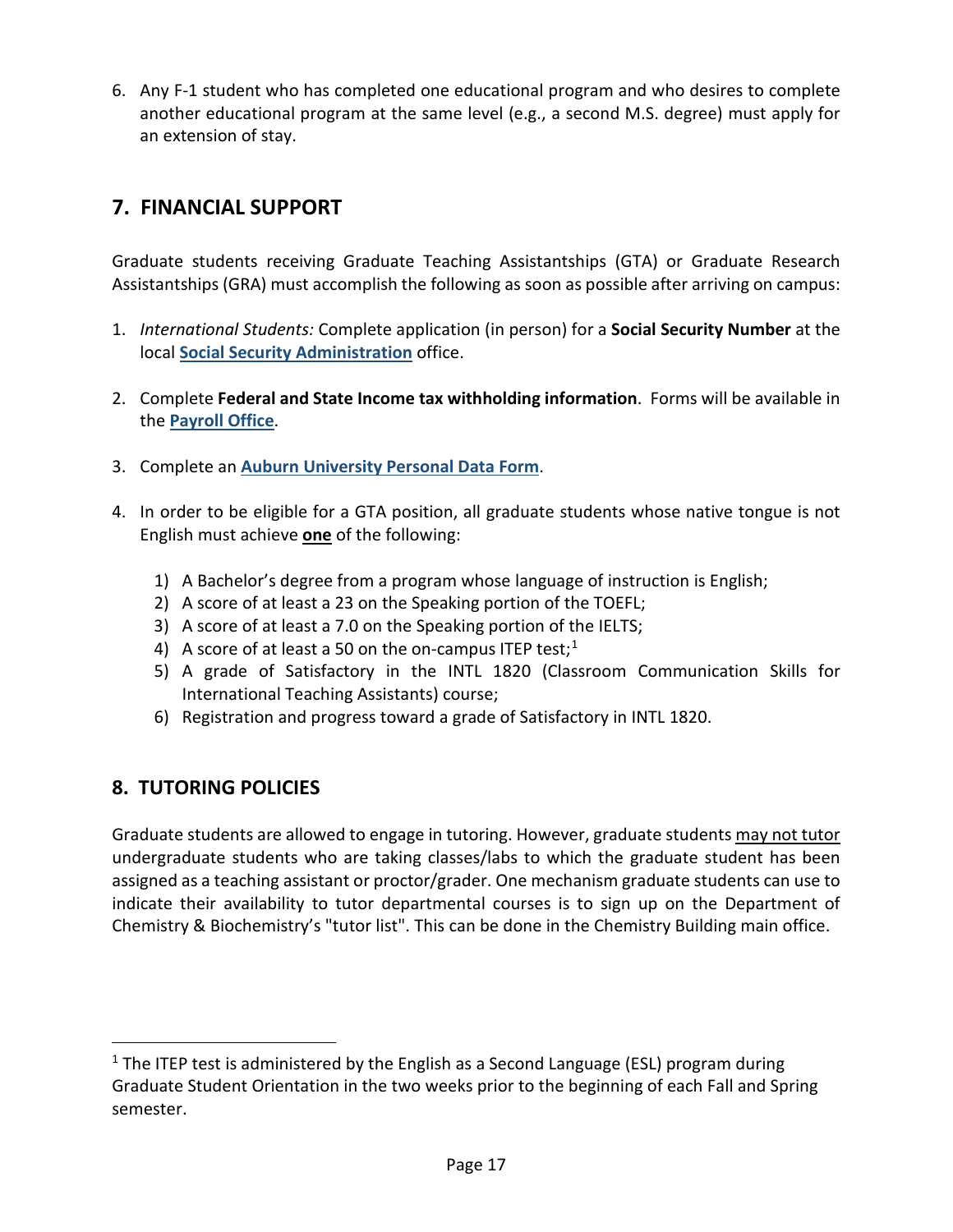# **APPENDIX**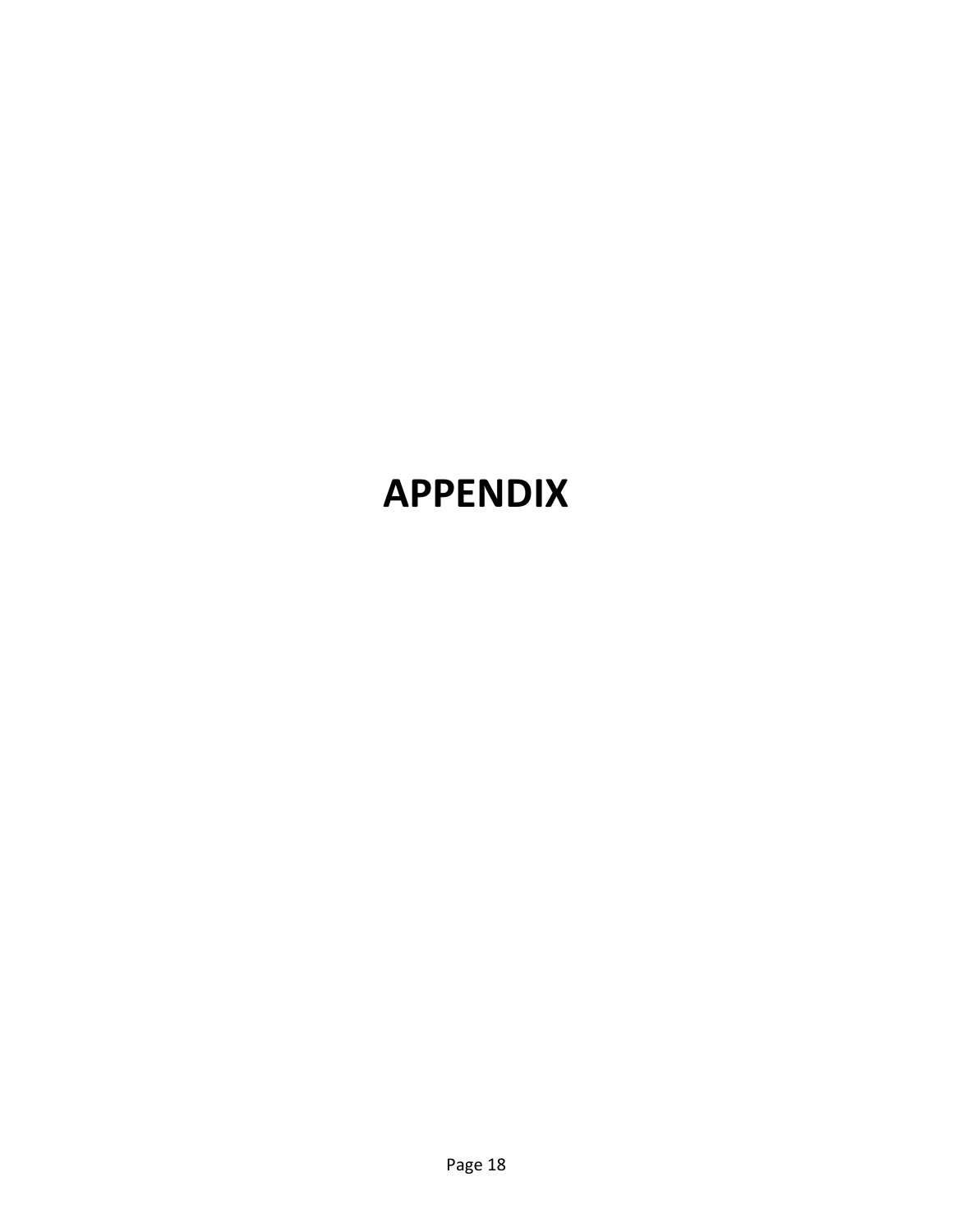### **CHECKLIST – DOCTOR OF PHILOSOPHY STUDENTS**

<span id="page-19-0"></span>

| <b>Deadlines</b>                                        |        | <b>Important Action Items</b>                                                                                                                                                                                                                                                                            |  |  |
|---------------------------------------------------------|--------|----------------------------------------------------------------------------------------------------------------------------------------------------------------------------------------------------------------------------------------------------------------------------------------------------------|--|--|
| <b>First Year</b><br>1 <sup>st</sup> week               | ப      | Plan a schedule of study for the first semester with the Graduate<br>Program Officer (GPO) and register for courses.                                                                                                                                                                                     |  |  |
| <b>First Year</b><br>By end of 1 <sup>st</sup> semester | $\Box$ | Select a Research Advisor.                                                                                                                                                                                                                                                                               |  |  |
| Each semester<br>(See Graduate School<br>Calendar)      |        | $\Box$ Consult with your Research Advisor and register for courses<br>before the beginning of each semester.                                                                                                                                                                                             |  |  |
| <b>First Year</b><br>Early in 2 <sup>nd</sup> semester  | ப      | In consultation with your Research Advisor, select a research<br><b>Advisory Committee.</b>                                                                                                                                                                                                              |  |  |
| <b>First Year</b><br>End of 2 <sup>nd</sup> semester    | ப      | In consultation with your Research Advisor, submit a formal Plan<br>of Study to your Advisory Committee and the GPO.                                                                                                                                                                                     |  |  |
| <b>Second Year</b>                                      | ப      | Continue working on completing course and credit hour<br>requirements as defined by your approved Plan of Study.                                                                                                                                                                                         |  |  |
| <b>Second Year</b>                                      |        | $\Box$ Write up a Research Plan and submit it to your Advisory<br>Committee for approval. An approved Research Plan fulfills the<br>written component of the General Doctoral Examination.                                                                                                               |  |  |
| <b>Second Year</b>                                      |        | Upon Research Plan approval, arrange with your Advisory<br>Committee a mutually agreeable date/time for your General Oral<br>Examination. Submit the "Oral (General) Examination Application<br>Form" to the Graduate School. (Must be submitted at least one<br>week before the date of the Oral Exam.) |  |  |
| <b>Second Year</b>                                      | ப      | Defend your Research Plan in front of your Advisory Committee.<br>A successful defense fulfills the oral component of the General<br>Doctoral Examination.                                                                                                                                               |  |  |
|                                                         |        | Continued on next page                                                                                                                                                                                                                                                                                   |  |  |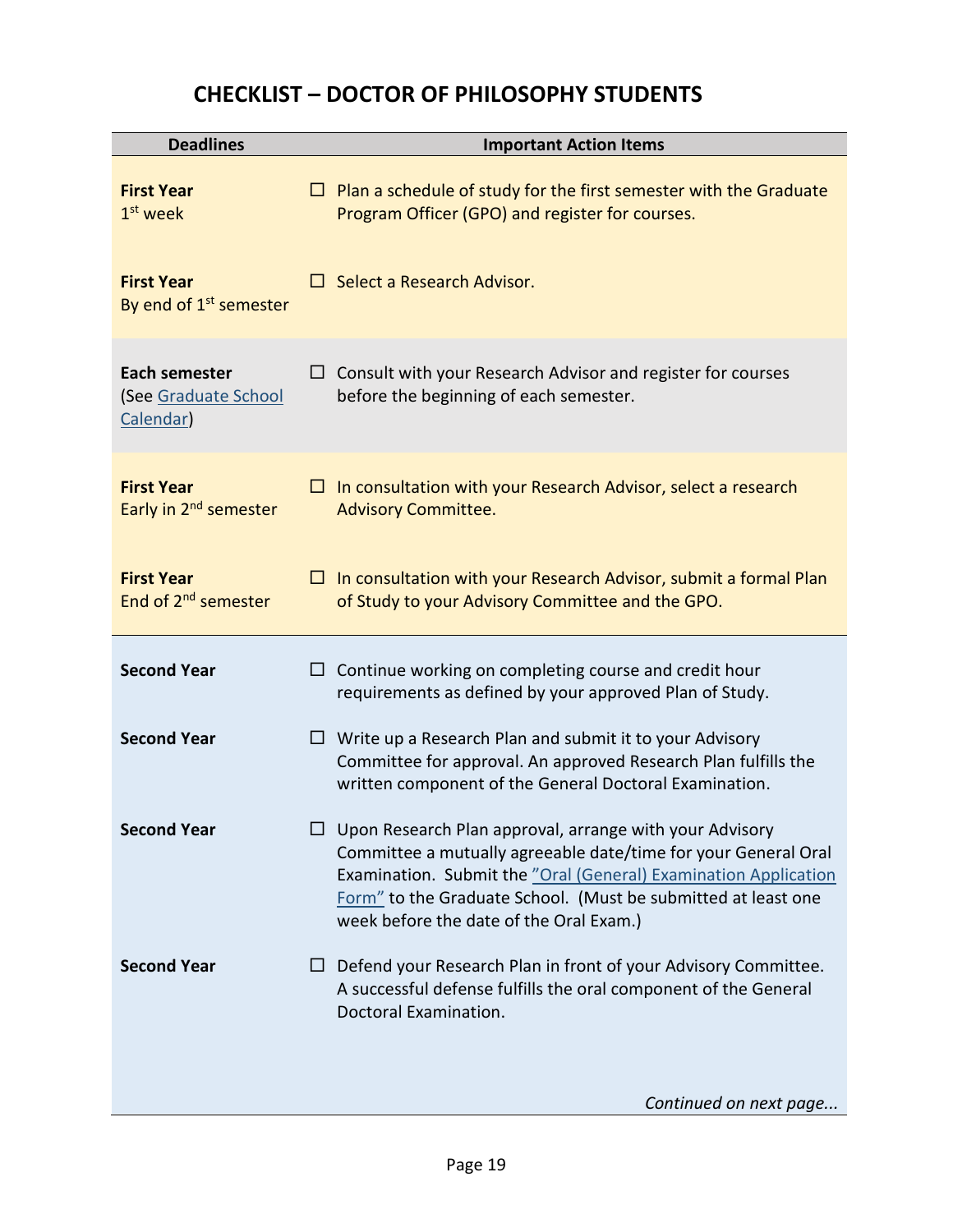| <b>Deadlines</b>                                         | <b>Important Action Items</b>                                                                                         |  |  |  |
|----------------------------------------------------------|-----------------------------------------------------------------------------------------------------------------------|--|--|--|
| <b>Third Year</b>                                        | Continue working on completing course and credit hour<br>⊔<br>requirements as defined by your approved Plan of Study. |  |  |  |
| Fourth Year +                                            | Complete all course and credit hour requirements as defined by<br>⊔<br>your approved Plan of Study.                   |  |  |  |
| <b>Fourth Year +</b>                                     | Complete original research.<br>ப                                                                                      |  |  |  |
| Fourth Year +                                            | Write up a complete draft of your dissertation and submit it to<br>ப<br>your Advisory Committee for approval.         |  |  |  |
| Fourth Year +                                            | $\Box$ Submit signed "First Submission Approval Form" to the Graduate<br>School.                                      |  |  |  |
| Fourth Year +<br>One term before you<br>plan to graduate | Apply to graduate through AU Access (Graduation Application).                                                         |  |  |  |
| <b>Fourth Year +</b><br>The term you plan to<br>graduate | Submit PDF of your dissertation to doctoral@auburn.edu for<br>ப<br>Format Check.                                      |  |  |  |
| Fourth Year +                                            | Schedule your Final Oral Examination.<br>⊔                                                                            |  |  |  |
| Fourth Year +                                            | Defend your dissertation in front of your Advisory Committee and<br>ப<br>University Reader.                           |  |  |  |
| Fourth Year +                                            | $\Box$ Submit signed Report on Final Oral Examination to the Graduate<br>School.                                      |  |  |  |
| Fourth Year +                                            | Submit signed Electronic Thesis/Dissertation Final Approval Form<br>ப<br>to the Graduate School.                      |  |  |  |
| Fourth Year +                                            | Submit your dissertation on AUETD<br>ப                                                                                |  |  |  |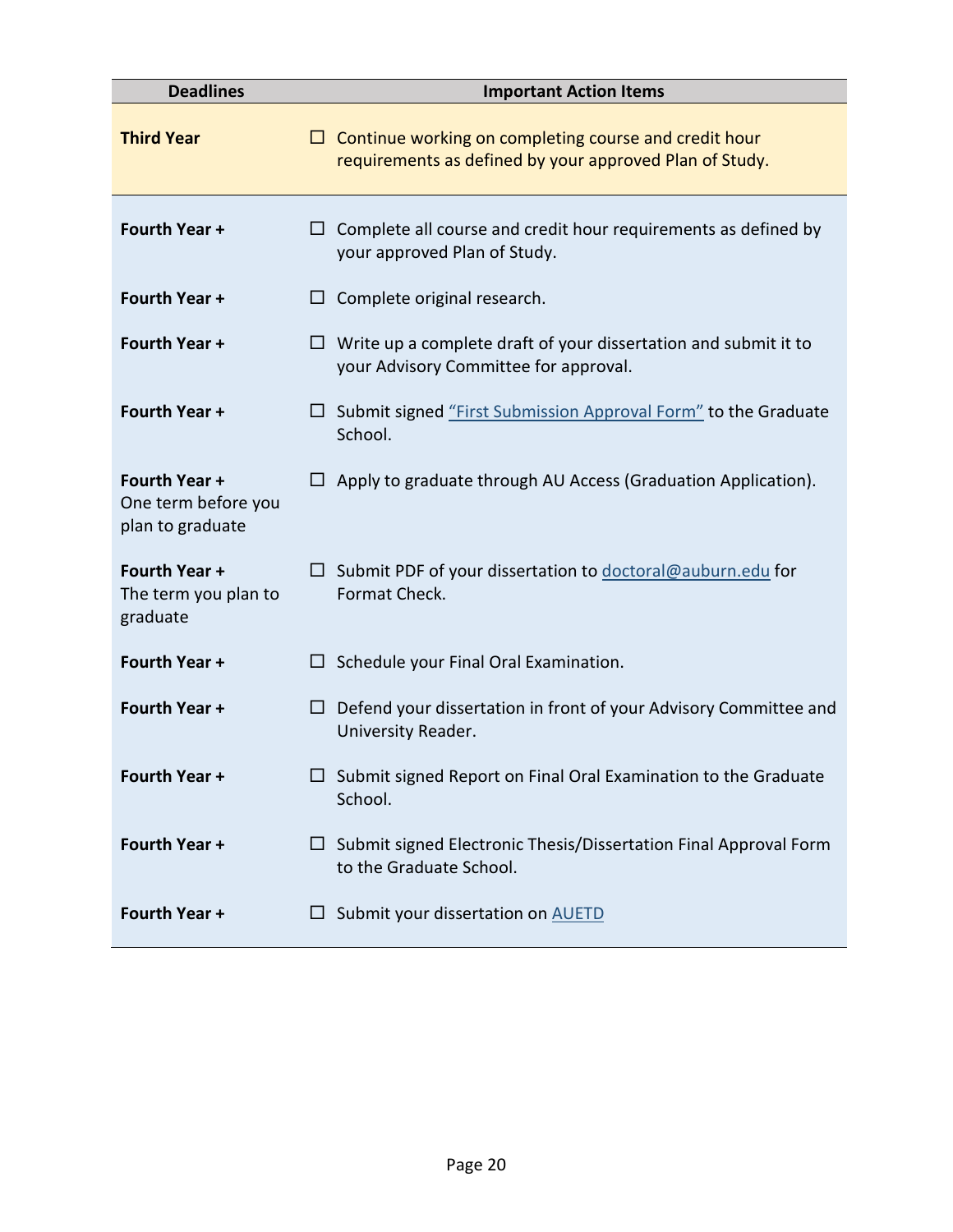### **CHECKLIST – MASTER OF SCIENCE STUDENTS**

<span id="page-21-0"></span>

| <b>Deadlines</b>                                           | <b>Important Action Items</b>                                                                                                                                                                                   |  |  |  |
|------------------------------------------------------------|-----------------------------------------------------------------------------------------------------------------------------------------------------------------------------------------------------------------|--|--|--|
| <b>First Year</b><br>$1st$ week                            | Plan a schedule of study for the first semester with the Graduate<br>ப<br>Program Officer (GPO) and register for courses.                                                                                       |  |  |  |
| <b>First Year</b><br>By end of 1 <sup>st</sup> semester    | Select a Research Advisor.<br>$\Box$                                                                                                                                                                            |  |  |  |
| Each semester<br>(See Graduate School<br>Calendar)         | $\Box$ Consult with your Research Advisor and register for courses<br>before the beginning of each semester.                                                                                                    |  |  |  |
| <b>First Year</b><br>Early in 2 <sup>nd</sup> semester     | In consultation with your Research Advisor, select a research<br>ப<br><b>Advisory Committee.</b>                                                                                                                |  |  |  |
| <b>First Year</b><br>By end of 2 <sup>nd</sup><br>semester | In consultation with your Research Advisor, submit a formal Plan<br>of Study to your Advisory Committee and the GPO.                                                                                            |  |  |  |
| <b>Second Year</b>                                         | Continue working on completing course and credit hour<br>ப<br>requirements as defined by your approved Plan of Study.                                                                                           |  |  |  |
| <b>Third Year</b>                                          | Complete all course and credit hour requirements as defined by<br>$\Box$<br>your approved Plan of Study.                                                                                                        |  |  |  |
| <b>Third Year</b>                                          | Complete original research.                                                                                                                                                                                     |  |  |  |
| <b>Third Year</b>                                          | Write up a complete draft of your thesis and submit it to your<br>Advisory Committee for approval. An approved written thesis<br>fulfills the written component of the Master of Science Thesis<br>Examination. |  |  |  |

*Continued on next page…*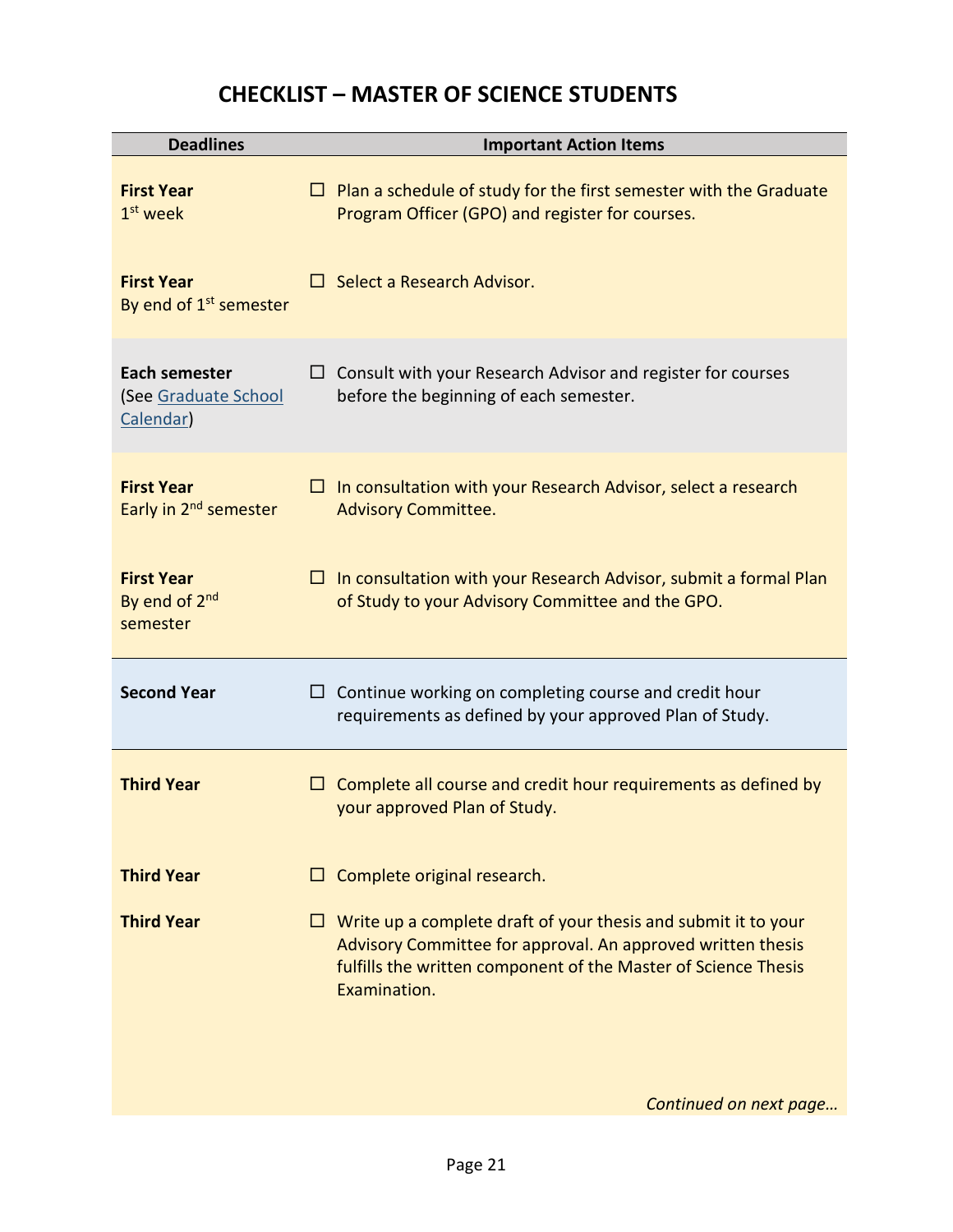| <b>Deadlines</b>                                             | <b>Important Action Items</b>                                                                                                                                                 |  |  |  |
|--------------------------------------------------------------|-------------------------------------------------------------------------------------------------------------------------------------------------------------------------------|--|--|--|
| <b>Third Year</b><br>One term before you<br>plan to graduate | Apply to graduate through AU Access (Graduation Application).<br>ш                                                                                                            |  |  |  |
| <b>Third Year</b><br>The term you plan to<br>graduate        | Submit PDF of your thesis to thesis@auburn.edu for Format<br>$\Box$<br>Check.                                                                                                 |  |  |  |
| <b>Third Year</b>                                            | Schedule your Final Oral Examination. The successful defense of<br>$\perp$<br>your written thesis fulfills the oral component of the Master of<br>Science Thesis Examination. |  |  |  |
| <b>Third Year</b>                                            | Defend your thesis in front of your Advisory Committee.                                                                                                                       |  |  |  |
| <b>Third Year</b>                                            | Submit signed Thesis Master's Final Examination Form to the<br>ш<br>Graduate School.                                                                                          |  |  |  |
| <b>Third Year</b>                                            | Submit signed Electronic Thesis/Dissertation Final Approval Form<br>$\Box$<br>to the Graduate School.                                                                         |  |  |  |
| <b>Third Year</b>                                            | Submit your dissertation on AUETD<br>$\Box$                                                                                                                                   |  |  |  |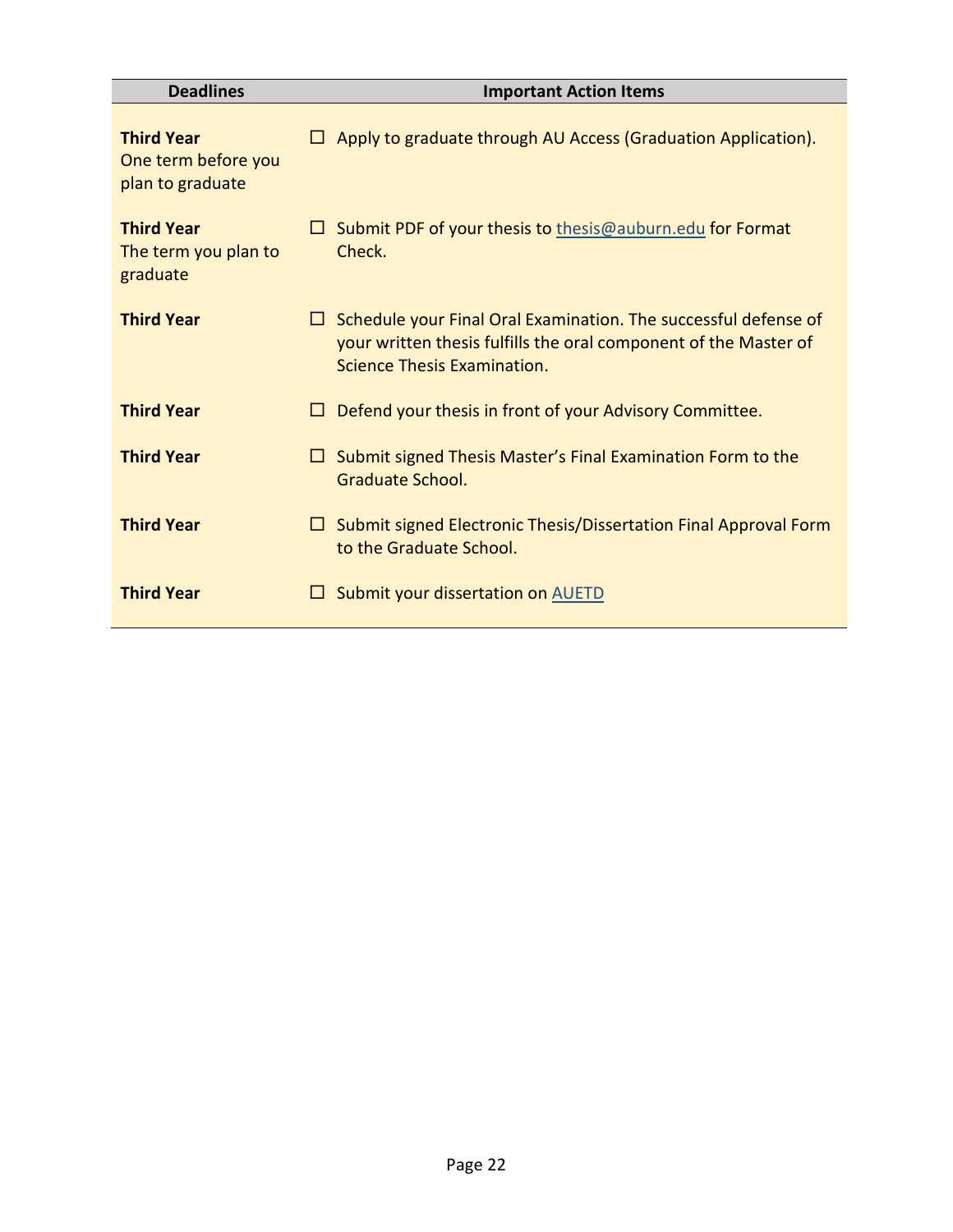### <span id="page-23-0"></span>**Graduate Research Advisory Committee Selection Form**

Department of Chemistry and Biochemistry

**Student Name:** \_\_\_\_\_\_\_\_\_\_\_\_\_\_\_\_\_\_\_\_\_\_\_\_\_\_\_\_\_\_\_\_\_\_\_\_

**Degree:** □ Ph.D. □ M.S.

### **Advisory Committee Selection**

|                                                    | <b>Printed Name</b> | Signature |
|----------------------------------------------------|---------------------|-----------|
| <b>Research Advisor/</b><br><b>Committee Chair</b> |                     |           |
| <b>Committee Member</b>                            |                     |           |
| <b>Committee Member</b>                            |                     |           |
| <b>Committee Member</b>                            |                     |           |

**Student Signature Date** Date

**Department Chair Signature Chair Signature Date** 

\_\_\_\_\_\_\_\_\_\_\_\_\_\_\_\_\_\_\_\_\_\_\_\_\_\_\_\_\_\_\_\_\_\_\_\_\_\_\_\_\_ \_\_\_\_\_\_\_\_\_\_\_\_\_\_\_\_\_\_\_\_\_\_

\_\_\_\_\_\_\_\_\_\_\_\_\_\_\_\_\_\_\_\_\_\_\_\_\_\_\_\_\_\_\_\_\_\_\_\_\_\_\_\_\_ \_\_\_\_\_\_\_\_\_\_\_\_\_\_\_\_\_\_\_\_\_\_\_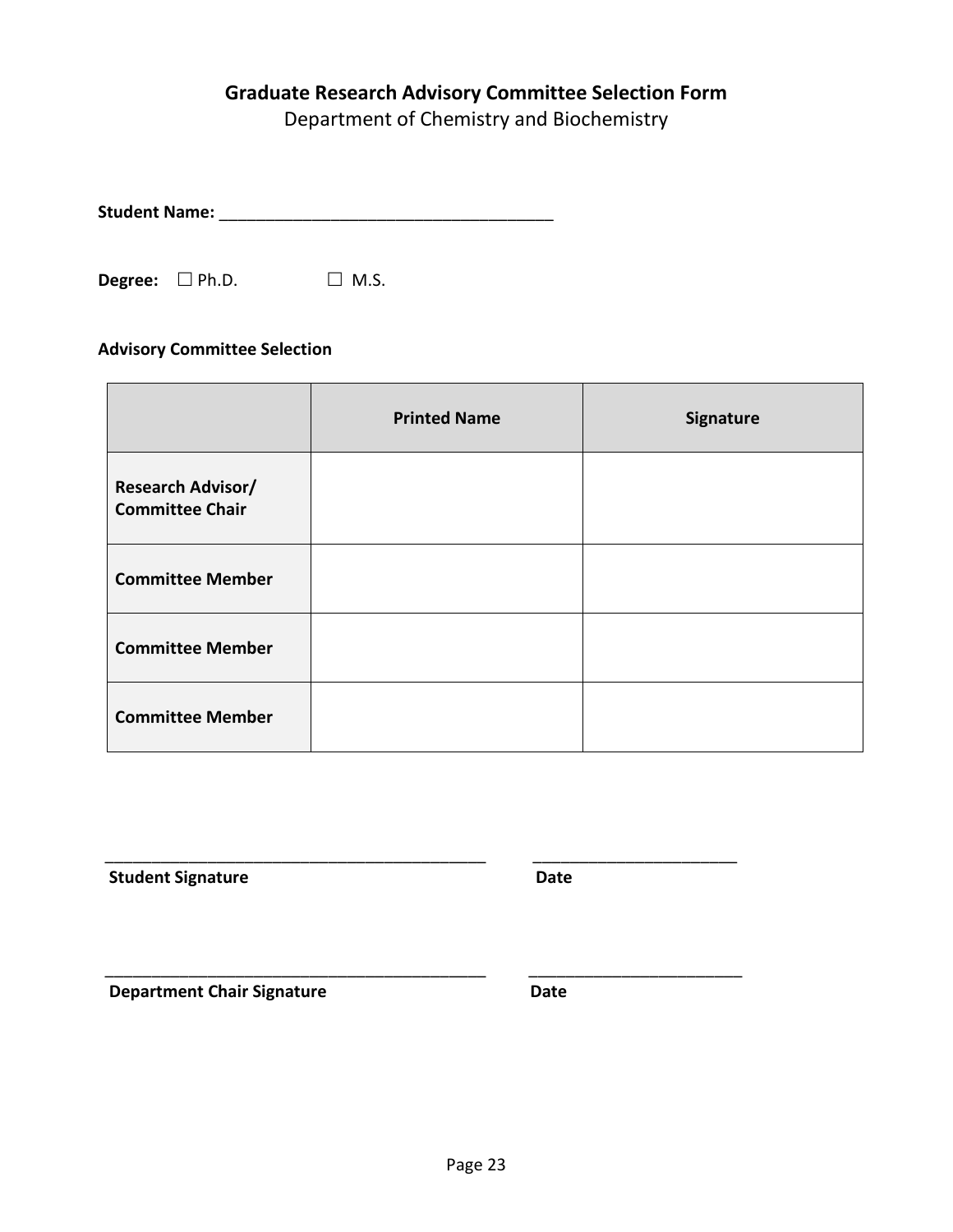

### <span id="page-24-0"></span>AUBURN UNIVERSITY GRADUATE SCHOOL REVISION TO EXISTING PLAN OF STUDY

| Date |  |
|------|--|
|------|--|

Student's Full Name

| D Number |  |
|----------|--|
|          |  |

This form is to be used when requesting substitutions, additions, or deletions for courses or committee members on a previously-existing and approved PLAN OF STUDY. Submit two signed copies to the Graduate School. If more than three changes are needed, please submit two completely new "Proposed Plan of Study" forms.

### CHANGE IN COURSES

| Removed<br>Course<br><b>Numbers</b> | <b>Removed Course Names</b> | Credit<br>Hours | Added or<br>Substituted<br>Course<br><b>Numbers</b> | Added or Substituted Course Names | Credit<br><b>Hours</b> |
|-------------------------------------|-----------------------------|-----------------|-----------------------------------------------------|-----------------------------------|------------------------|
|                                     |                             |                 |                                                     |                                   |                        |
|                                     |                             |                 |                                                     |                                   |                        |
|                                     |                             |                 |                                                     |                                   |                        |

### CHANGE IN COMMITTEE MEMBERS

Note: Current members to be removed should sign to indicate agreement.

Member(s) to be Removed Member(s) to be Removed

\_\_\_\_\_\_\_\_\_\_\_\_\_\_\_\_\_\_\_\_\_\_\_\_\_\_\_\_\_\_\_\_\_\_\_\_\_\_\_\_ \_\_\_\_\_\_\_\_\_\_\_\_\_\_\_\_\_\_\_\_\_\_\_\_\_\_\_\_\_\_\_\_\_\_\_\_\_\_\_\_

\_\_\_\_\_\_\_\_\_\_\_\_\_\_\_\_\_\_\_\_\_\_\_\_\_\_\_\_\_\_\_\_\_\_\_\_\_\_\_\_ \_\_\_\_\_\_\_\_\_\_\_\_\_\_\_\_\_\_\_\_\_\_\_\_\_\_\_\_\_\_\_\_\_\_\_\_\_\_\_\_

Name Signature in the Signature of the Signature of the Signature of the Signature of the Signature of the Signature

Name Signature is a state of the state of the state of the state of the Signature of the Signature of the Signature

Member(s) to be Added Member(s) to be Added

\_\_\_\_\_\_\_\_\_\_\_\_\_\_\_\_\_\_\_\_\_\_\_\_\_\_\_\_\_\_\_\_\_\_\_\_\_\_\_\_ \_\_\_\_\_\_\_\_\_\_\_\_\_\_\_\_\_\_\_\_\_\_\_\_\_\_\_\_\_\_\_\_\_\_\_\_\_\_\_\_ Name Signature in the Signature of the Signature of the Signature of the Signature of the Signature of the Signature

\_\_\_\_\_\_\_\_\_\_\_\_\_\_\_\_\_\_\_\_\_\_\_\_\_\_\_\_\_\_\_\_\_\_\_\_\_\_\_\_ \_\_\_\_\_\_\_\_\_\_\_\_\_\_\_\_\_\_\_\_\_\_\_\_\_\_\_\_\_\_\_\_\_\_\_\_\_\_\_\_ Name Signature is a state of the state of the state of the state of the Signature of the Signature of the Signature

### Approved by:

Note: The committee chair and department head or chair, in signing, certify that all committee members are in agreement.

\_\_\_\_\_\_\_\_\_\_\_\_\_\_\_\_\_\_\_\_\_\_\_\_\_\_\_\_\_\_\_\_\_\_\_\_\_\_\_\_ \_\_\_\_\_\_\_\_\_\_\_\_\_\_\_\_\_\_\_\_\_\_\_\_\_\_\_\_\_\_\_\_\_\_\_\_\_\_\_\_ Committee Chair Name Committee Chair Signature

\_\_\_\_\_\_\_\_\_\_\_\_\_\_\_\_\_\_\_\_\_\_\_\_\_\_\_\_\_\_\_\_\_\_\_\_\_\_\_\_ \_\_\_\_\_\_\_\_\_\_\_\_\_\_\_\_\_\_\_\_\_\_\_\_\_\_\_\_\_\_\_\_\_\_\_\_\_\_\_\_ Department Head/Chair Name Department Head/Chair Signature

\_\_\_\_\_\_\_\_\_\_\_\_\_\_\_\_\_\_\_\_\_\_\_\_\_\_\_\_\_\_\_\_\_\_\_\_\_\_\_\_ \_\_\_\_\_\_\_\_\_\_\_\_\_\_\_\_\_\_\_\_\_\_\_\_\_\_\_\_\_\_\_\_\_\_\_\_\_\_\_\_ Dean, Graduate School Date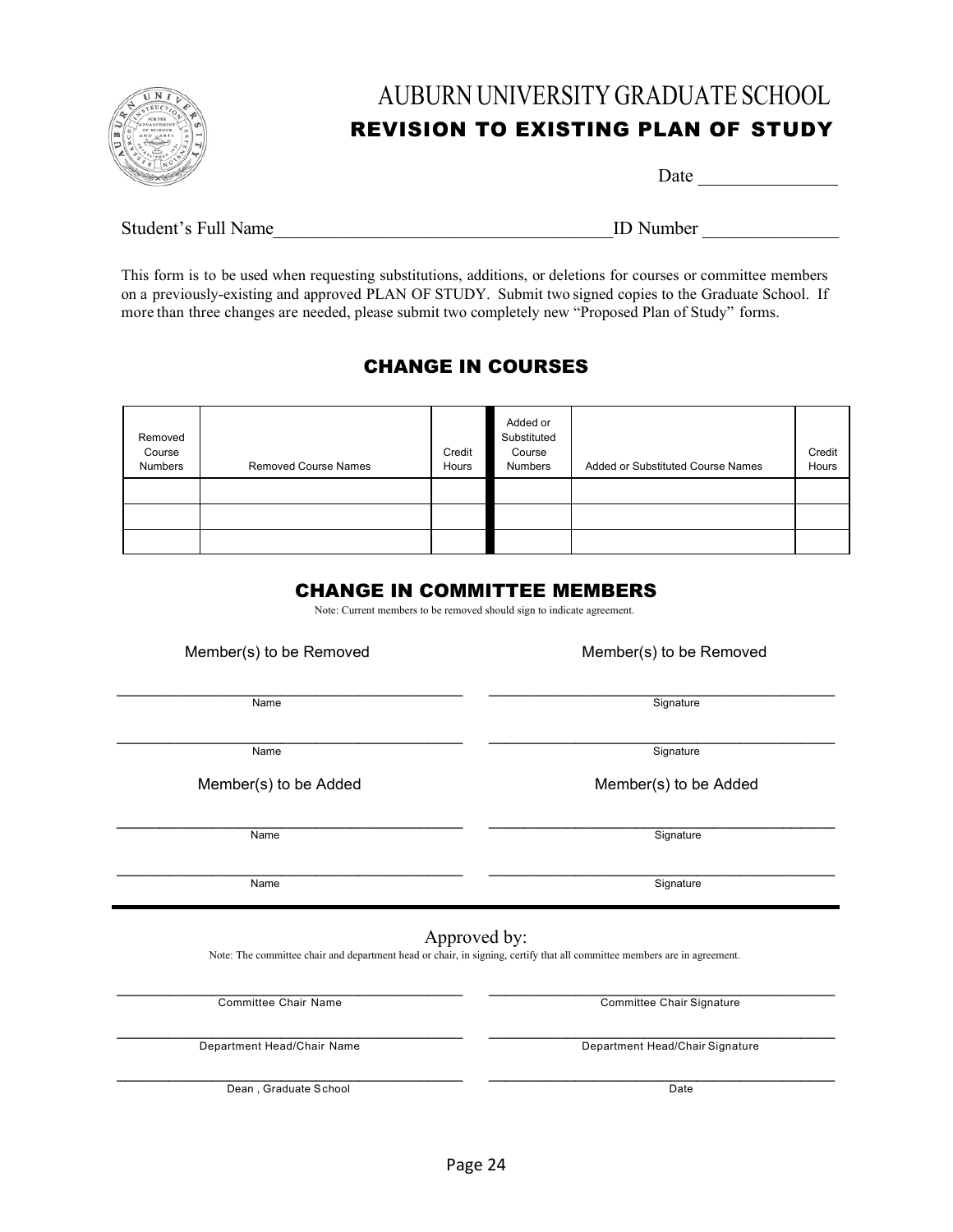### <span id="page-25-0"></span>DEPARTMENT OF CHEMISTRY AND BIOCHEMISTRY Auburn University

#### Plan of Study Worksheet

| Date:       |  |
|-------------|--|
| Name:       |  |
| Banner ID:  |  |
| Department: |  |
| Program:    |  |
| Degree:     |  |

### Courses at Auburn University

\*For courses already taken, indicate the grade received in the "Grade/Notes" column. \*\*10-Year time limit for Ph.D. Coursework / 6-Year time limit for Masters Coursework

| Course Title                       | Prefix $\mathcal I$<br>Course $\#$ | $\mbox{Sem}\,/\,\mbox{Yr}$ | $\operatorname{Sem}$<br>Hours | $\operatorname{Grade}/\operatorname{Notes}$ |  |  |
|------------------------------------|------------------------------------|----------------------------|-------------------------------|---------------------------------------------|--|--|
|                                    |                                    |                            |                               |                                             |  |  |
|                                    |                                    |                            |                               |                                             |  |  |
|                                    |                                    |                            |                               |                                             |  |  |
|                                    |                                    |                            |                               |                                             |  |  |
|                                    |                                    |                            |                               |                                             |  |  |
|                                    |                                    |                            |                               |                                             |  |  |
|                                    |                                    |                            |                               |                                             |  |  |
|                                    |                                    |                            |                               |                                             |  |  |
|                                    |                                    |                            |                               |                                             |  |  |
|                                    |                                    |                            |                               |                                             |  |  |
|                                    |                                    |                            |                               |                                             |  |  |
|                                    |                                    |                            |                               |                                             |  |  |
|                                    |                                    |                            |                               |                                             |  |  |
|                                    |                                    |                            |                               |                                             |  |  |
|                                    |                                    |                            |                               |                                             |  |  |
|                                    |                                    |                            |                               |                                             |  |  |
|                                    |                                    |                            |                               |                                             |  |  |
|                                    |                                    |                            |                               |                                             |  |  |
|                                    |                                    |                            |                               |                                             |  |  |
|                                    |                                    |                            |                               |                                             |  |  |
|                                    |                                    |                            |                               |                                             |  |  |
|                                    |                                    |                            |                               |                                             |  |  |
|                                    |                                    |                            |                               |                                             |  |  |
|                                    |                                    |                            |                               |                                             |  |  |
|                                    |                                    |                            |                               |                                             |  |  |
|                                    |                                    |                            |                               |                                             |  |  |
| <b>Total Semester Credit Hours</b> |                                    |                            |                               |                                             |  |  |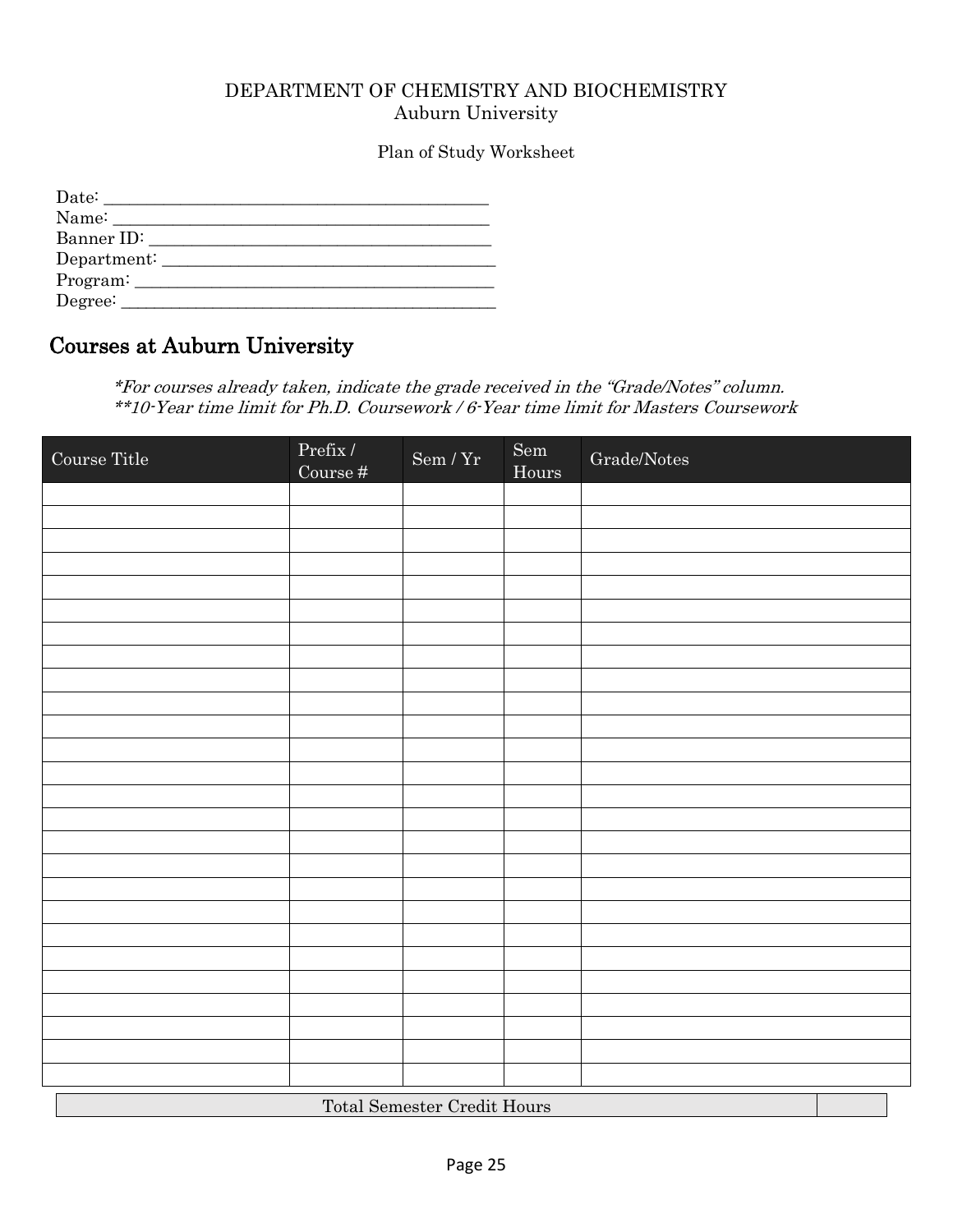### Transfer Courses

| <b>Institution Name</b> | <b>Course Title</b> | Prefix/<br>Course $#$ | Sem / Yr | ${\bf Sem}$<br>Hours |
|-------------------------|---------------------|-----------------------|----------|----------------------|
|                         |                     |                       |          |                      |
|                         |                     |                       |          |                      |
|                         |                     |                       |          |                      |
|                         |                     |                       |          |                      |
|                         |                     |                       |          |                      |
|                         |                     |                       |          |                      |
|                         |                     |                       |          |                      |
|                         |                     |                       |          |                      |
|                         |                     |                       |          |                      |
|                         |                     |                       |          |                      |
|                         |                     |                       |          |                      |
|                         |                     |                       |          |                      |
|                         |                     |                       |          |                      |
|                         |                     |                       |          |                      |
|                         |                     |                       |          |                      |
|                         |                     |                       |          |                      |
|                         |                     |                       |          |                      |
|                         |                     |                       |          |                      |
|                         |                     |                       |          |                      |
|                         |                     |                       |          |                      |
|                         |                     |                       |          |                      |

Total Semester Credit Hours

## Total Credit Hours:

Exceptions: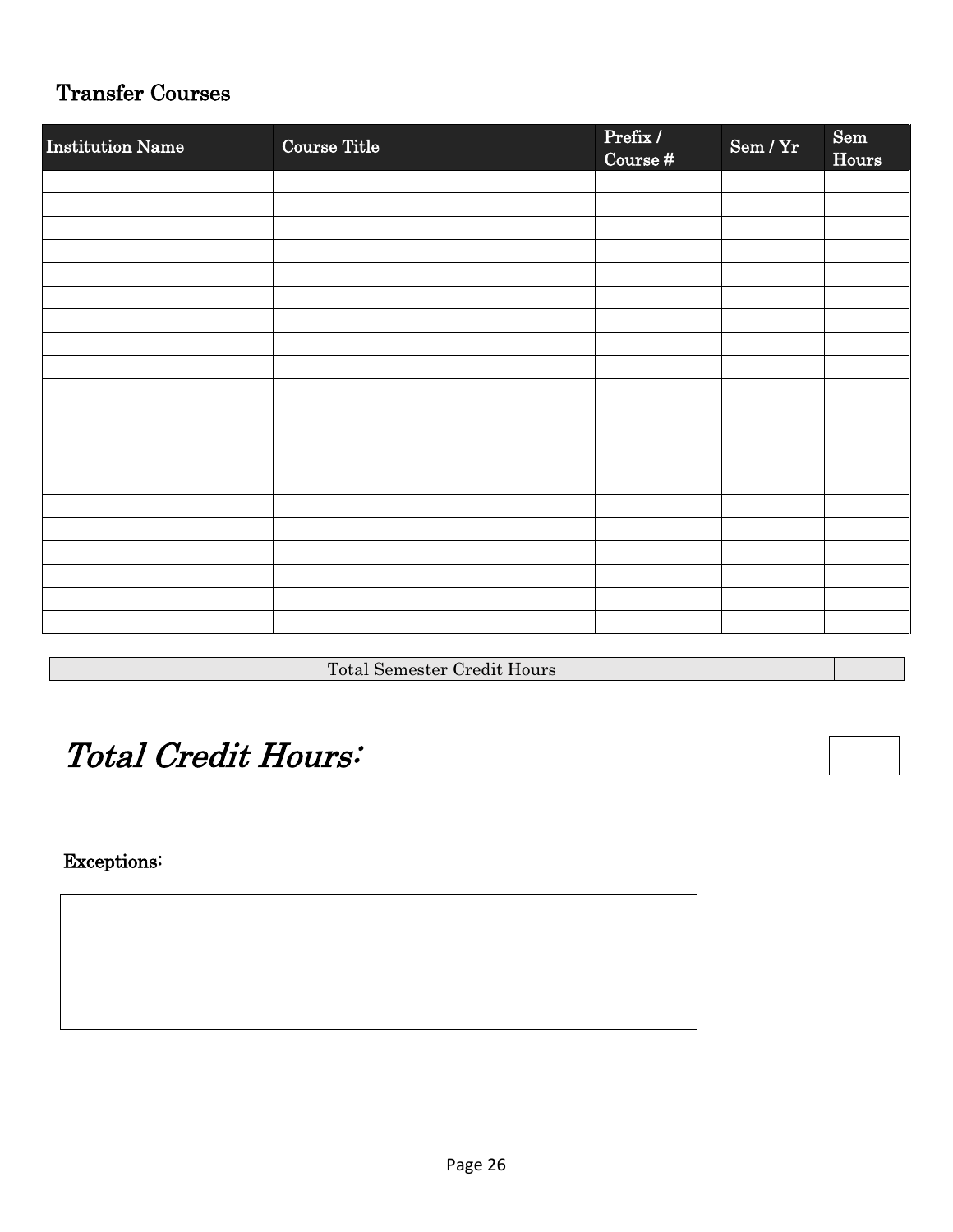#### **Written Research Plan Approval Form Guidelines** Department of Chemistry and Biochemistry

<span id="page-27-0"></span>A written Research Plan is required by each Ph.D. student to fulfill the written component of his or her General Doctoral Exam. According to the Graduate Student Handbook, upon receipt of a written Research Plan, each member of a graduate student's Advisory Committee is to evaluate the document and return a grade of *Exceptional*, *Satisfactory*, or *Unsatisfactory*. At least a three-fourths majority of the committee must rate the Research Plan as *Satisfactory* or better in order to proceed on to the oral component of the General Doctoral Exam. For the purposes of this form, the grades *E*, *S*, and *U* are taken to mean the following:

- *E = Exceptional*: The Research Plan is excellent in its conception and writing, and it fulfills the required written component of the Ph.D. qualifying exam. The student is free to proceed with scheduling the oral examination component of the General Doctoral Examination.
- *S = Satisfactory*: The Research Plan is of sufficient quality to pass the written requirement of the General Doctoral Exam; the student is free to proceed to the oral component of the exam. An Advisory Committee member may have critiques or concerns with the Research Plan that do not preclude its rating as *Satisfactory*. These can be addressed during the oral exam.
- *U = Unsatisfactory*: The Research Plan is of insufficient quality to pass the written requirement of the General Doctoral Examination. A revised Research Plan addressing the critiques of the members of the Advisory Committee is required before the student can proceed to the oral exam.

A student who receives a grade of *U* from two or more Advisory Committee members has two weeks to prepare and submit to the Advisory Committee a revised Research Plan which addresses the critiques raised by the committee members. A student who receives a grade of *U* on the revised Research Plan from two or more committee members will have two weeks to submit a third and final version of the Research Plan. If the third version receives a grade of *U* from two or more committee members, the student will be deemed to have failed the written component of the Ph.D. qualifying exam and will not proceed on to the oral component of the exam.

*Instructions to the Student*: 1) Send your research plan to each committee member and the Graduate Program Officer as an e-mail attachment; make sure that the Written Research Plan Evaluation Form is appended to the last page of your research plan. 2) For your advisor, fill out the Written Research Plan Approval Form (see the following page) by checking which draft of the proposal is being evaluated, and filling in the spaces indicated with your name, and the names of your committee members. In our department, only four committee members (including your Research Advisor) are required. Space is provided for additional committee members if it applies in your particular case. If not, simply fill in N/A for the name. Sign and date the form and give it to your Research Advisor.

*Instructions to the Committee Member*: Two weeks are given for research plan review. Use the Written Research Plan Evaluation Form appended to the end of the Research Plan to score the document and provide constructive comments to improve the Research Plan, particularly if a grade of *U* is going to be given. Upon completing your review, send your filled Written Research Plan Evaluation Form to your Research Advisor along with the overall grade (*E*, *S*, or *U*).

*Instructions to the Research Advisor*: Upon receipt of committee feedback, fill in the grade provided by each committee member and determine whether or not the student has passed the written component of the General Doctoral Exam (i.e., has an *S* or better from at least ¾ of the committee). Compile the feedback of the Advisory Committee into a summary statement, and sign the Written Research Plan Approval Form. Arrange a meeting with the student to communicate the grade received and summarize the feedback from the committee, and in cases where a *U* has been assigned, provide advice for submitting an improved Research Plan. Turn in the signed Approval Form and the Research Plan Evaluation Form from each committee member to the GPO, and provide copies of the same for the student.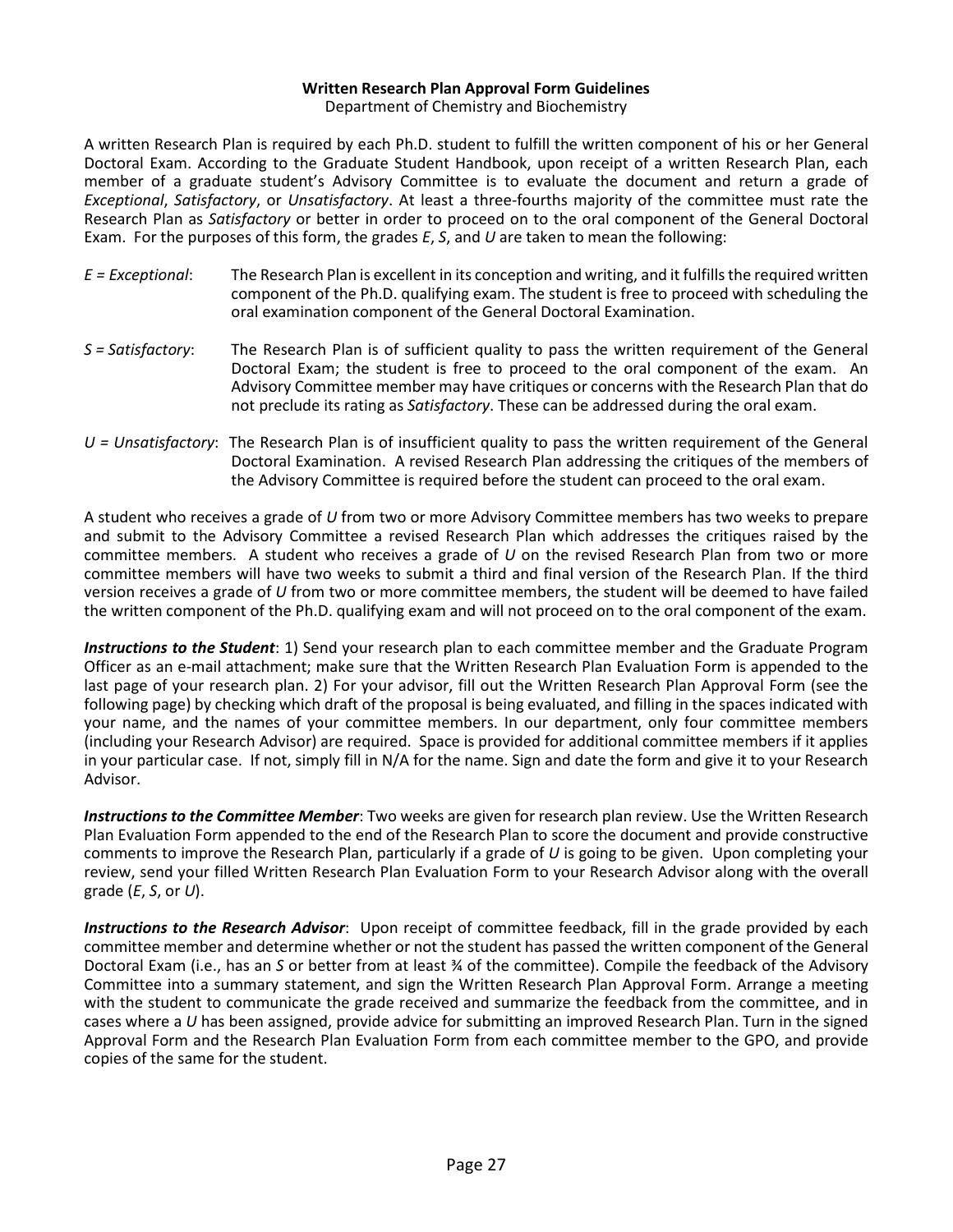#### **Written Research Plan Approval Form**

Department of Chemistry and Biochemistry

<span id="page-28-0"></span>This approval form accompanies the Research Plan prepared by \_\_\_\_\_\_\_\_\_\_\_\_\_\_\_\_\_\_\_ submitted as fulfillment of the written requirement of the General Doctoral Examination.

This Research Plan represents (check one):

 $\Box$  The first submitted draft of the Research Plan

 $\Box$  A first revision of a previous unsatisfactory document

A second revision of a previous unsatisfactory document

| Student signature: |  | Date. |  |
|--------------------|--|-------|--|
|--------------------|--|-------|--|

|                         |   | Grade |  |
|-------------------------|---|-------|--|
| <b>Committee Member</b> | F | .S    |  |
| research advisor        |   |       |  |
| committee member #2     |   |       |  |
| committee member #3     |   |       |  |
| committee member #4     |   |       |  |
| committee member #5     |   |       |  |
| committee member #6     |   |       |  |

Summary statement:

Research Advisor Signature \_\_\_\_\_\_\_\_\_\_\_\_\_\_\_\_\_\_\_\_\_\_\_\_\_\_\_\_\_\_\_\_\_\_\_\_\_\_\_\_\_\_\_\_\_\_\_\_\_ Date: \_\_\_\_\_\_\_\_\_\_\_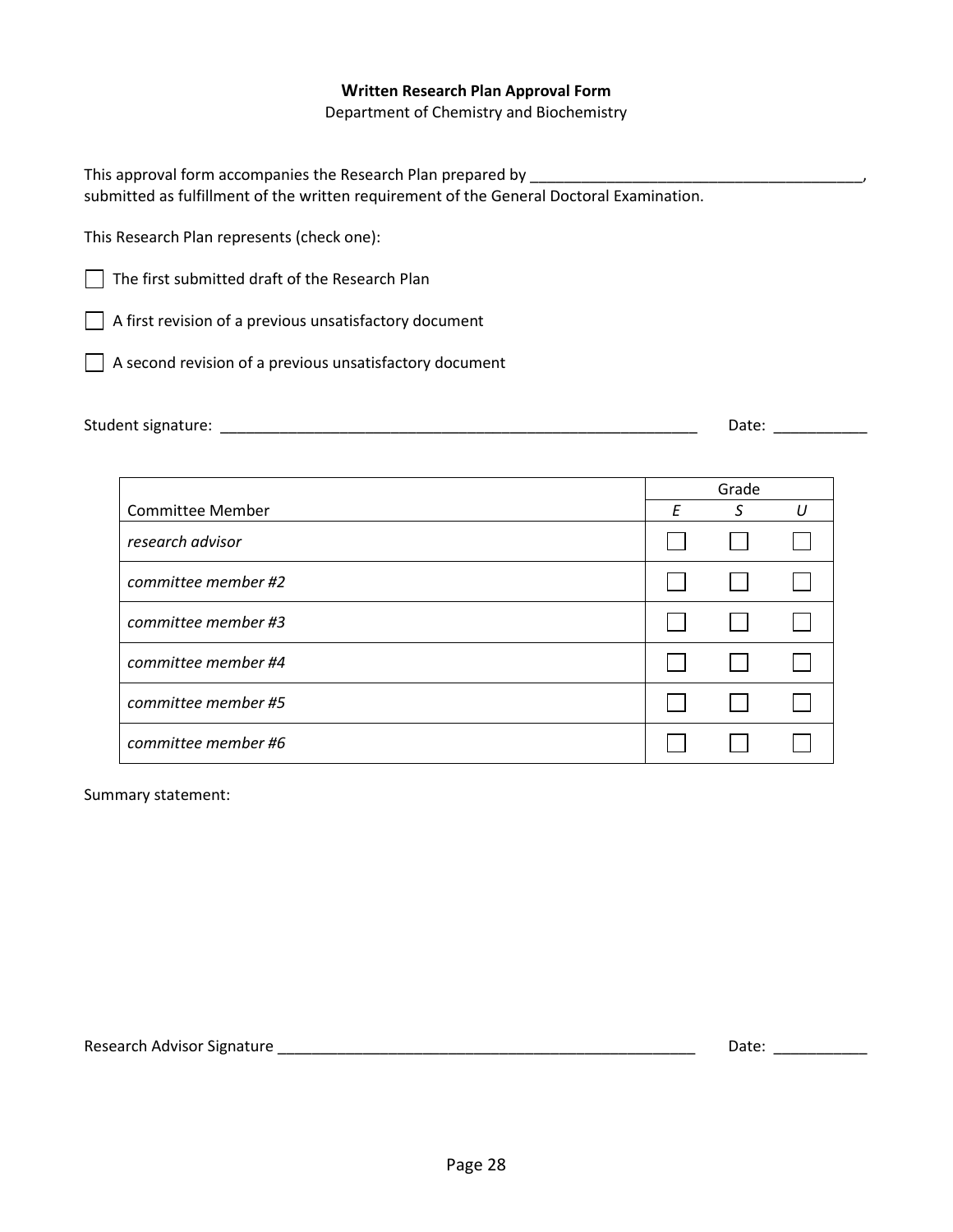#### **Written Research Plan Evaluation**

#### <span id="page-29-0"></span>**Research Plan Submitted by: Date: Date: Date: Date: Date: Date: Date: Date: Date: Date: Date: Date: Date: Date: Date: Date: Date: Date: Date: Date: Date: Date: Date: Date: Research Plan Evaluated by:**

Please rank the following items on a scale of  $1 - 5$ , where 1 is poorest and 5 is best.

#### *Scientific Content*

- \_\_\_\_\_\_ 1. *Knowledge of subject/background/significance***.** To what extent does the writer exhibit knowledge of the field pertaining to and forming the foundation of the research plan? Is the expertise of the writer undermined by misstatements, factual errors, or omission of important details? To what extent does the writer adequately communicate the significance of the research to be undertaken? Scientific significance may be expressed in terms of actual or potential applications to technology *and/or* contributions to understanding fundamental principles or phenomena in nature.
- \_\_\_\_\_\_ 2. *Research Plan Coherence***.** To what extent does the research plan have clear goals and objectives? Does the introductory material logically lead to the research problem to be addressed? Are the basis and rationale for the experimental approach clear?
- \_\_\_\_\_\_ 3. *Technical Expertise***.** To what extent are the methods appropriate to the research questions/problems being addressed? Does the writer exhibit a sufficient grasp of the methodology to be used and what/how it would contribute to the research plan?

#### *Writing Quality*

- \_\_\_\_\_\_ 4. *Clarity of Writing***.** Is the research plan well organized? Are sections, paragraphs, and sentences clearly written and free of ambiguity? Does the document conform to the page limits prescribed by the Graduate Handbook? To what extent does the writer use proper grammar, punctuation, spelling, and capitalization, etc.?
- \_\_\_\_\_\_ 5. *Quality of Figures***.** Are the figures and schemes used by the writer legible, clearly described, and appropriately called out in the text? To what extent do the figures/schemes used by the author help to effectively communicate the key points of the research plan?
- \_\_\_\_\_\_ 6. *Citations and use of source material***.** Does the writer appropriately and correctly cite the sources used to support the research plan? Does the writer misattribute or fail to attribute the published work of others relevant to the research plan?

#### *Summary score*

7. Provide an overall rating of the Written Research Plan.

Comments for improvement:

| <b>Summary Score</b> | Grade |
|----------------------|-------|
| Score $\geq 4$       |       |
| $2 \leq$ Score $<$ 4 |       |
| Score $<$ 2          |       |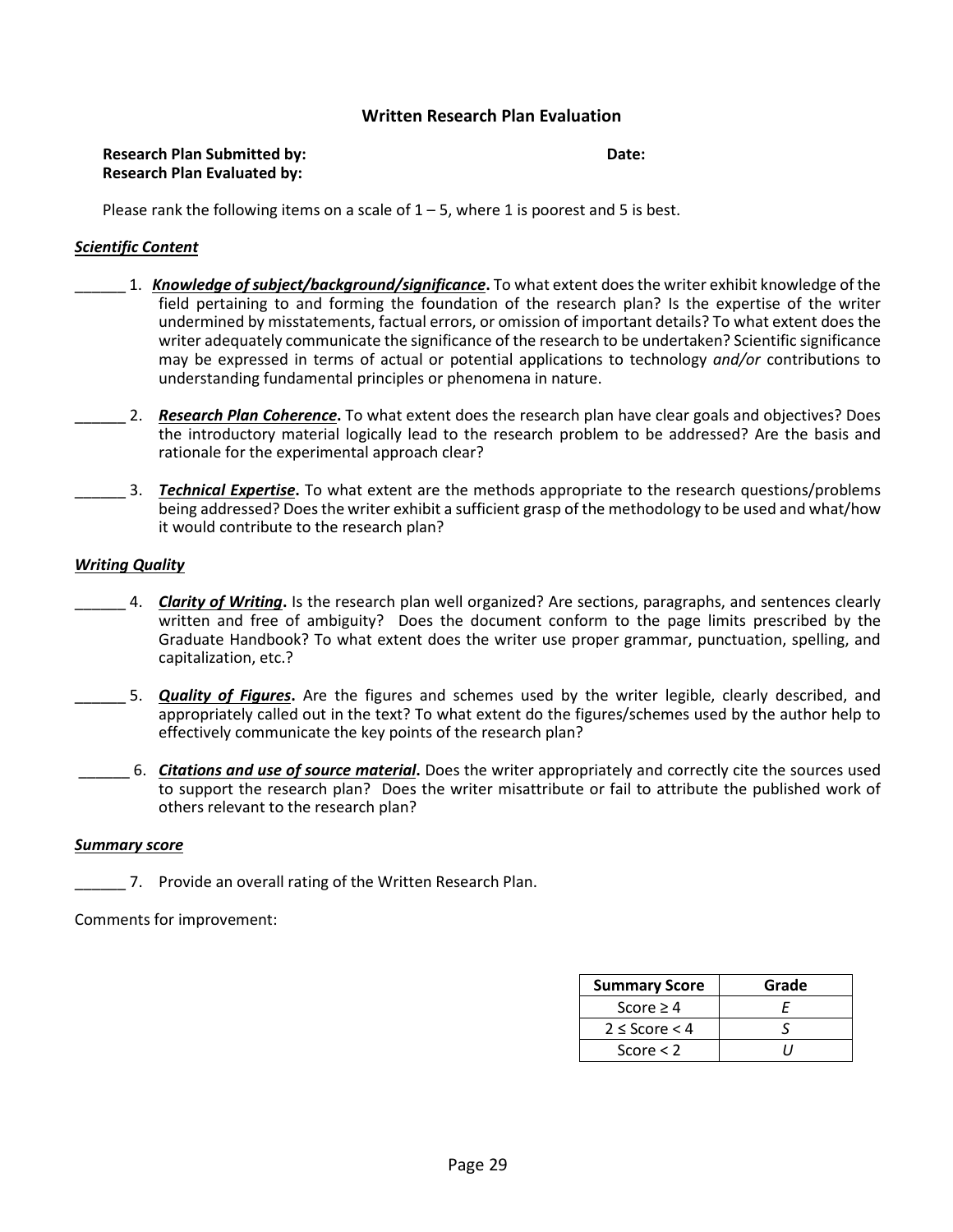### **Department of Chemistry and Biochemistry Doctoral Student/Candidate Annual Evaluation Form (Due September 1 of each year)**

#### <span id="page-30-0"></span>*Part I: To be completed by the student/candidate*

- 1. Academic Year:
- 2. Student Name:
- 3. Semester and year matriculated (i.e., joined the program):
- 4. Advisory Committee Members:

### *Part II: To be completed by the Research Advisor in consultation with the Advisory Committee*

5. Over the last year, which semesters was this student supported on RA?

Fall  $\Box$  Spring  $\Box$  Summer  $\Box$ 

- 6. This student has submitted a Plan of Study (Y/N):
- 7. This student has passed the General Doctoral Examination (Y/N):
	- a. If yes, what semester and year is anticipated to defend the dissertation:
	- b. If no, what semester and year is anticipated for the oral candidacy exam:
- 8. On a scale of 1-5, rate this student's progress toward the Ph.D.: (For the purposes of this review, a score ≥ 3.0 will constitute satisfactory, and a score < 3.0 will constitute unsatisfactory.)

#### 9. Comments:

(Under Recommendations, please provide specific corrective action, especially if an unsatisfactory rating is being given.)

Strengths:

Weaknesses:

Recommendations: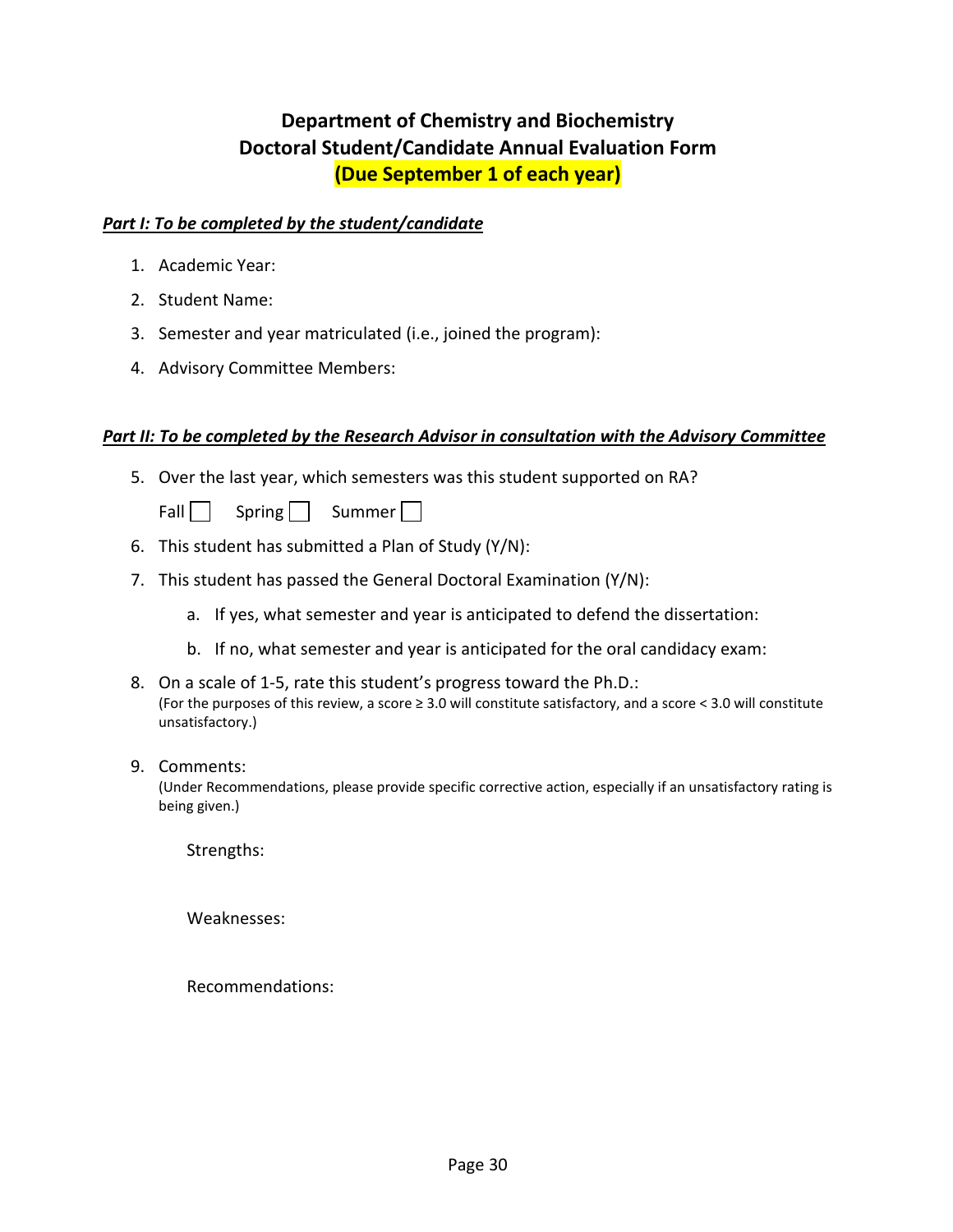<span id="page-31-0"></span>

### **GRAD 7@@0/8@@0 Thesis/Dissertation Completion**

#### **Registration Request**

*GRAD7@@0 and GRAD8@@0 are used to certify certain students as full-time for financial aid qualification and for loan payback deferment without requiring registration for a*

*minimum of 9 hours. This form must be returned to the Graduate School for action. For proper financial aid dispersal, initiation, and deferment, students must submit this completed form to the Graduate School no later than 12 days prior to the first class day of the following semester.*

**Instructions:** Please fill out this form and print the page and have your Major Professor sign it OR save the form and email it to your Major Professor to obtain an Electronic Signature. Once the form is completed, submit it to the Graduate School in Hargis Hall between 7:45 A.M. and 4:45 P.M., M-F.

|                                                                                  | Banner ID: _____________________ |  |  |
|----------------------------------------------------------------------------------|----------------------------------|--|--|
| Curriculum (Please list your Degree Program): __________________________________ |                                  |  |  |
| Degree Level: _______ Master's __________ EdS<br>PhD                             |                                  |  |  |
| Term Requesting:                                                                 |                                  |  |  |

#### **REQUIREMENTS FOR ELIGIBILITY**

- 1. Must be a U.S. Citizen or permanent resident
- 2. Must be engaged full time in the completion of thesis/dissertation research or in the preparation of the thesis/dissertation
- \_\_\_\_\_3. Must be concurrently enrolled in 7910/6, 7920/6, 7950/6, 7980, 7990, 8910, 8920, 8940, 8950, 8980 or 8990 for a minimum of 1 credit hour
- 4. Must be making significant progress towards the degree
- 5. Must make minimal use of the University facilities and resources

#### **CERTIFICATION**

By signing below, the student and Major Professor certify the eligibility requirements have been met.

Student **Date** 

Major Professor **Date**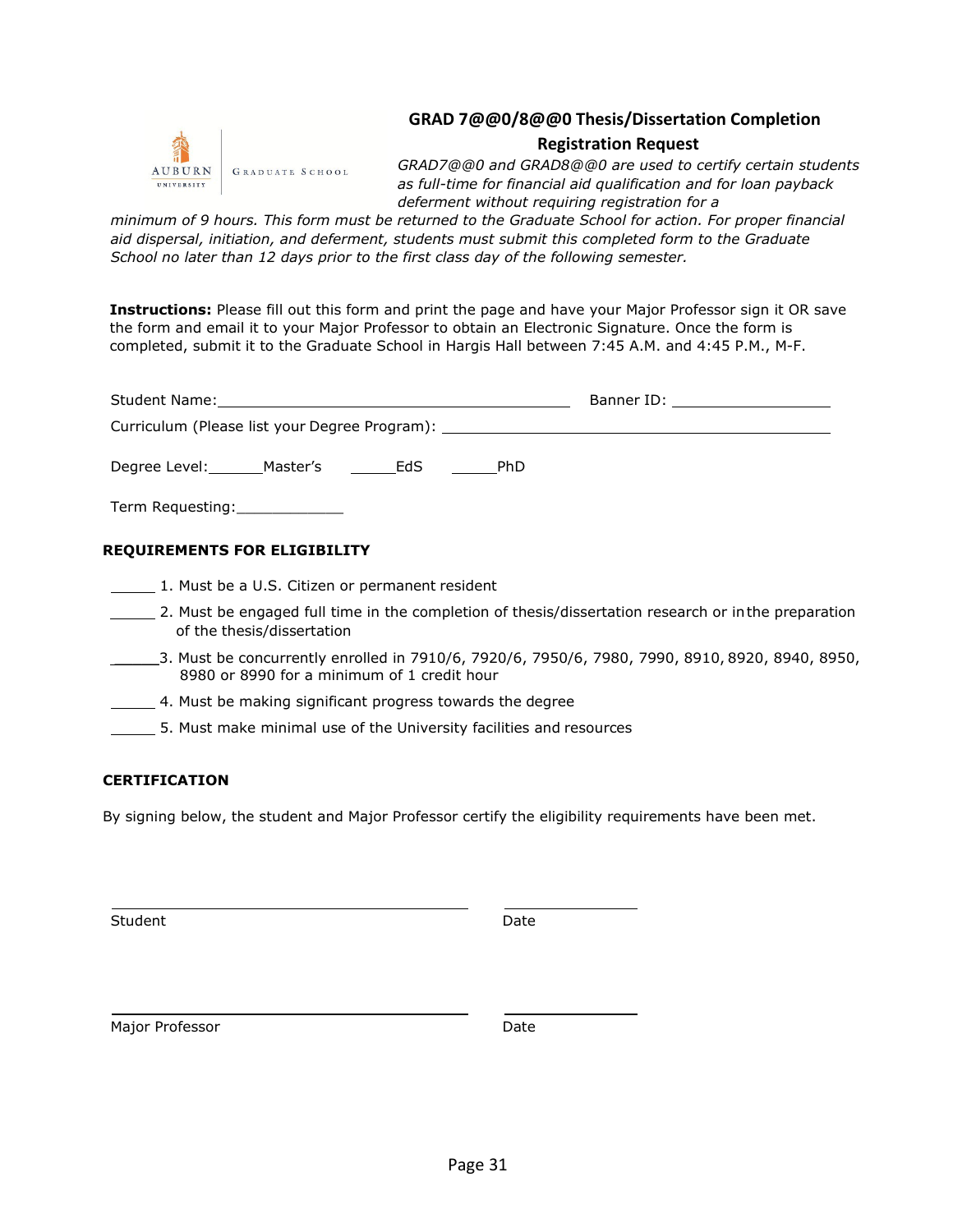### **Auburn University**

#### **Office of International Programs**

<span id="page-32-0"></span>228 Foy Hall | Auburn University, AL 36849-5150 | E-mail: [intledu@auburn.edu](mailto:intledu@auburn.edu) | Phone: (334) 844-5001 | Fax: (334) 844-4983

### *FULL COURSE OF STUDY* **GOLD FORM INSTRUCTIONS**

*Revised: March 2014*

As part of maintaining a valid immigration status, F-1/J-1 students must attend school full-time. To be considered full time, F-1/J-1 undergraduate students must be enrolled for at least 12 hours per semester, and graduate students must be enrolled for at least 9 hours per semester. Students in the Intensive English Program (IEP) must be enrolled in at least 12 clock hours of class per week. A student may be exempt from being full time in three circumstances: 1) during the summer, if summer is not the student's first semester at Auburn University, 2) if the student has been authorized to *drop below a full course of study*, 3) be *certified as pursuing a full course of study*.

### **Certification for Full Course of Study**

Full course of study can be defined in two ways:

- 1. Full time enrollment (9 credit hours for graduate students and 12 credit hours for undergraduate students per semester).
- 2. Normal progress toward the attainment of a specific educational or professional objective (BA, MA, Ph.D., Certificate, etc.) according to the plan of study approved by the faculty advisory committee and Graduate School.

### **Acceptable Conditions for Certification of Full Course of Study:**

- 1. **Concurrent enrollment** at Auburn and another institution of higher education pre-approved by academic units and by OIP. Enrollment in both schools must amount to a full time course of study.
- 2. **Student is/will be on Part Time/Full Time Curricular Practical Training (CPT)** or **Pre-Completion Academic Training (AT)** approved by OIP. Students engaging in full time CPT must be enrolled in an internship course or other course for which student will receive credit for his/her Curricular Practical Training (minimum of 1 credit). Work may not begin prior to authorization by OIP.
- 3. **Student is/will be on Pre-Completion Optional Practical Training (OPT)** approved by OIP and USCIS. Graduate students engaging in full-time pre-completion OPT must be enrolled in at least 1 credit hour. Work may not begin until EAD card is received from USCIS.
- 4. GRADUATE STUDENTS ONLY: **Student has completed all the plan of study course work or all available required course work** and is engaged in full-time research towards completion of his/her thesis/dissertation/ final project. Students must be enrolled in at least 1 credit hour of research or appropriate alternative as recommended by the graduate advisor. Graduate students who will be graduating this term, should also use this form.
- 5. GRADUATE STUDENTS ONLY: When specific degree programs have set a full course load to be less than 9 hours.

**NOTE:** Students may use this exemption for no more than 4 semesters (Master's) or 6 semesters (Ph.D). Any exceptions to this rule will require a letter from your Academic Advisor or major professor..

Each form is only valid for one semester, after which time students must return to full time enrollment the following semester or submit a new form authorizing them to be less than full time. This form should not be submitted during the summer term, since most students are not required to be enrolled or to be full time.

NOTE: Submission of the Full Course of Study form in and of itself does not constitute approval. It is only valid if you qualify for one of the conditions outlined in the instructions for the forms, and are approved by OIP staff.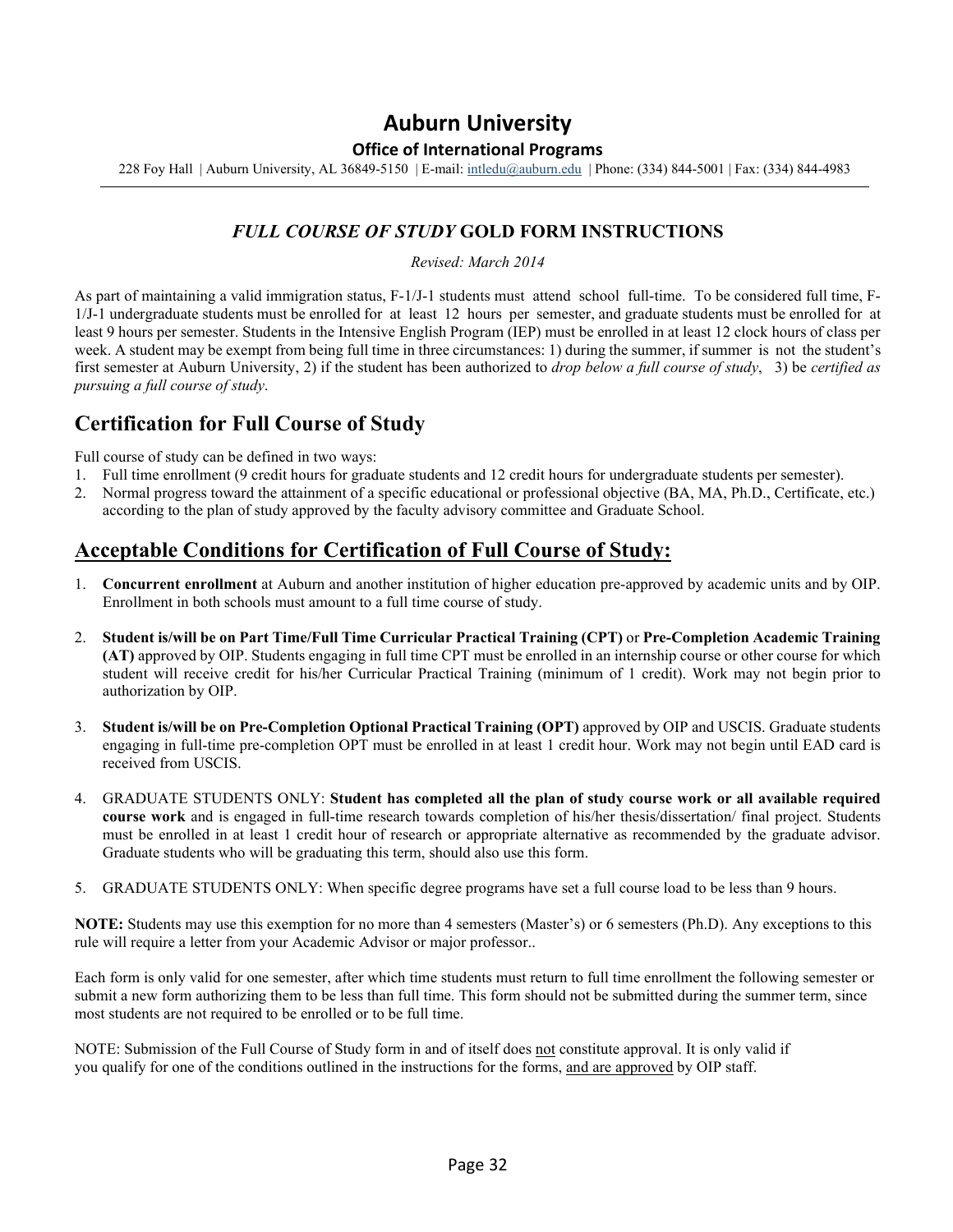### **FULL COURSE OF STUDY GOLD FORM**

<span id="page-33-0"></span>Auburn University, Office of International Programs *Revised March 2014*

**APPLICATION DEADLINE:** If enrolling for less than full time this document must be submitted by the 8th class day of the term in which you are requesting. If dropping a course during the semester this form must be completed PRIOR to dropping any hours. **Students who fail to obtain proper authorization from OIP before dropping below full time will be out of status.**

| Last Name (print):                                                                                                                                                                                              | $\Box$ , First Name (print):                                                                                                                                                                                                                               |  |  |  |
|-----------------------------------------------------------------------------------------------------------------------------------------------------------------------------------------------------------------|------------------------------------------------------------------------------------------------------------------------------------------------------------------------------------------------------------------------------------------------------------|--|--|--|
|                                                                                                                                                                                                                 | Visa Status: $\Box$ F-1 $\Box$ J-1                                                                                                                                                                                                                         |  |  |  |
| SEVIS ID:                                                                                                                                                                                                       |                                                                                                                                                                                                                                                            |  |  |  |
| Department:                                                                                                                                                                                                     | Level of study: $\Box$ Bachelors, $\Box$ Masters, $\Box$ Ph.D., $\Box$ Other                                                                                                                                                                               |  |  |  |
|                                                                                                                                                                                                                 | (Grad students only) I am pursuing: Thesis/Dissertation Option Non-Thesis/Dissertation Option                                                                                                                                                              |  |  |  |
|                                                                                                                                                                                                                 | Program start date (current degree): Expected date of completion:                                                                                                                                                                                          |  |  |  |
|                                                                                                                                                                                                                 | I am requesting to drop below a full course of study for $\Box$ FALL, $\Box$ SPRING, $\Box$ SUMMER* Semester,<br>(year)                                                                                                                                    |  |  |  |
|                                                                                                                                                                                                                 | During the term requested, I will carry eredit hours Advisor's Email:                                                                                                                                                                                      |  |  |  |
|                                                                                                                                                                                                                 |                                                                                                                                                                                                                                                            |  |  |  |
| this form and submit it to OIP.                                                                                                                                                                                 | Select the reason you are requesting to be certified as pursuing a full course of study. Attach any required documentation to                                                                                                                              |  |  |  |
| 1.<br>certification for full course of study.                                                                                                                                                                   | Concurrent enrollment at Auburn and another institution of higher education as pre-approved by AU academic units and OIP<br>or, DOIP special enrollment authorization. Concurrent/Special enrollment must be pre- approved before applying for             |  |  |  |
| Student is/will be on $\Box$ Curricular Practical Training (CPT) or $\Box$ Academic Training (AT). Student will be enrolled in<br>2.<br>credit hours while on CPT/AT this semester.                             |                                                                                                                                                                                                                                                            |  |  |  |
| Student is/will be on Pre-Completion OPT approved by his/her Academic Advisor, OIP and the Department of Homeland<br>3.<br>Security (DHS). Student will be enrolled in eredit hours while on OPT this semester. |                                                                                                                                                                                                                                                            |  |  |  |
| 4.<br>be graduating this term, should also use this form.                                                                                                                                                       | (Graduate students only) Student has completed all the plan of study course work or all available required course work<br>and is engaged in full-time research towards completion of his/her thesis/dissertation/final project. Graduate students who will |  |  |  |
| 5.                                                                                                                                                                                                              | (Graduate students only) When specific degree programs have set a full course load to be less than 9 hours. Student must<br>attach a current copy of plan of study. Plan of study does not have to be signed or approved.                                  |  |  |  |

I hereby request that the above named student be considered to be pursuing a full course of study this semester for the reason outlined above. I have read the instructions and understand the conditions by which I am making this request. If required, I have attached a letter with additional explanation.

| <b>Department Chair's Signature</b> | <b>Printed Name</b> | Date |
|-------------------------------------|---------------------|------|
| <b>Academic Advisor's Signature</b> | <b>Printed Name</b> | Date |
| <b>Student's Signature</b>          | <b>Printed Name</b> | Date |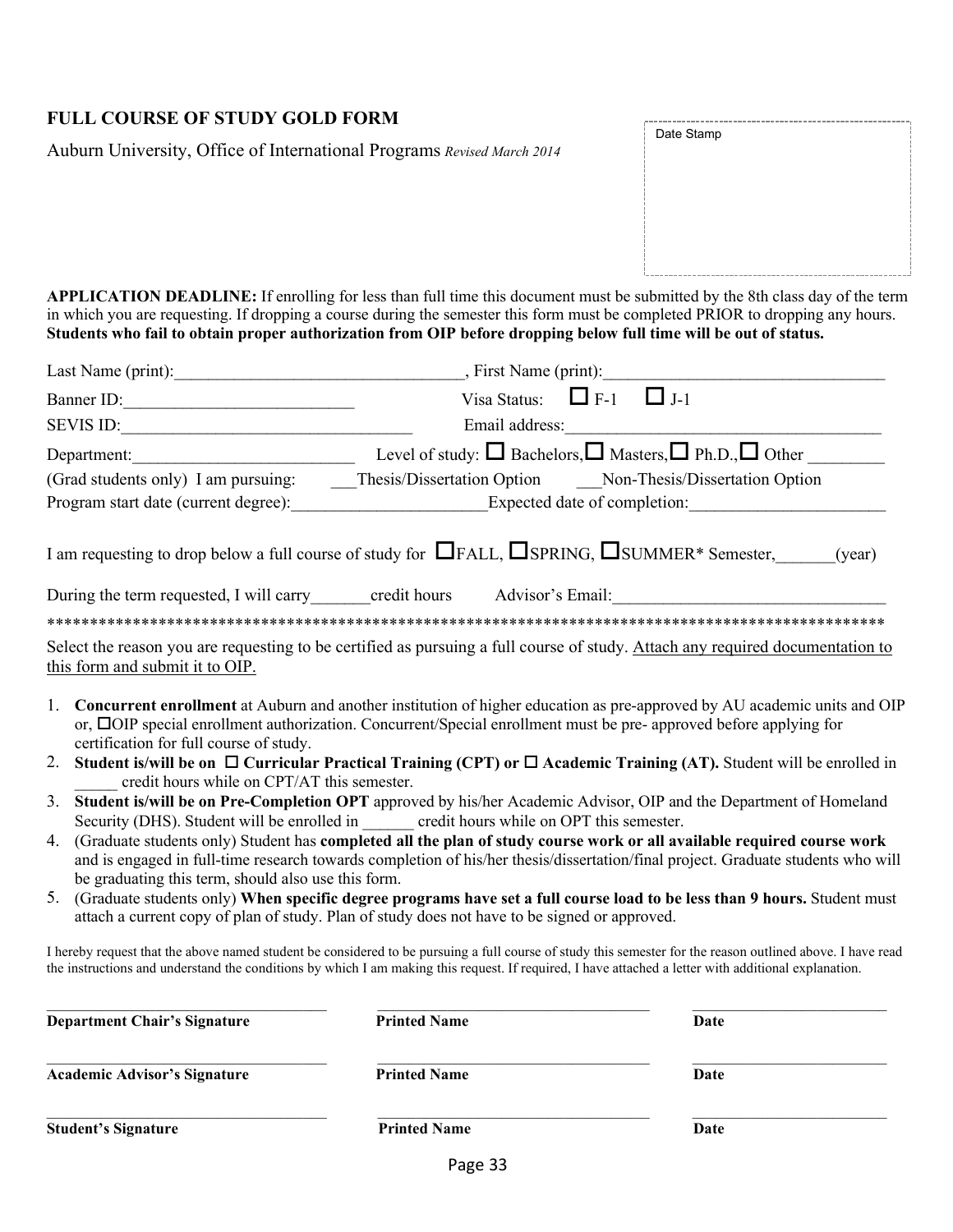### **Seminar Evaluation Form**

#### <span id="page-34-0"></span>**Seminar given by: Date:**

Please rank the following items on a scale of  $1 - 5$ , where 1 is poorest and 5 is best.

- 1. *Scientific significance***.** To what extent did the presenter adequately communicate the significance of the research reported? Scientific significance may be expressed in terms of actual or potential applications to technology *and/or* contributions to understanding fundamental principles or phenomena in nature.
- 2. *Introduction***.** To what extent was sufficient background/introductory material presented? Were you able to understand the material presented? Did the introductory material logically lead to a central hypothesis or statement of the research problem to be addressed? Was the basis and rationale for the experimental approach clear?
- 3. *Knowledge of subject***.** To what extent did the speaker exhibit a good grasp of the material presented? Was the expertise of the presenter undermined by misstatements, factual errors, or omission of important details? What level of questions was the speaker able to field from the audience?
- 4. *Clarity of presentation***.** To what extent did the presenter pass on his or her knowledge of the subject to the audience? Were the experiments and the data derived from them clearly described? Was superfluous information kept to a minimum? With what level of confidence could you give a brief summary of the talk to a peer unable to attend the talk?
- 5. *Quality of visual aids***.** To what extent did the speaker make effective use of visual aids? Were all aspects of each slide clearly visible (images, annotation, text, etc.)? Was the text used necessary and succinct? Was the large majority of information available on each slide used, or were there large amounts of superfluous data? Were images clear and sharp or were they highly pixelated and/or distorted? Were the slides consistent (same size and type of fonts used throughout, side-by-side graphs/images sized appropriately, etc.)? Did the speaker undermine his or her credibility by using distracting "cute" clipart, animations, and/or sound effects? Was the talk distracted by *foreseeable*  technological glitches?
- 6. *Quality of presentation***.** Was the presentation logically organized? Were the experiments and the data obtained from them presented in a logical manner? Were conclusions logical and supported by the data? Was a rational summary and conclusion presented at the end of the seminar? Did the speaker exhibit good public speaking form (i.e., clearly audible voice, well-articulated words and phrasing, eye contact, poise and confidence, absence of awkward "uhms" and "ahs", effective and *safe* use of laser pointer).
- 7. *Summary score***.** Provide an overall rating for the presentation. A good way to think about this is in terms of a seminar given as part of a job interview. If you were an employer and the speaker was a job applicant, rank your likelihood of hiring him or her on the basis of this presentation. (In scientific careers, this is not at all out of the realm of possibility).

Additional constructive comments for the speaker on his/her presentation: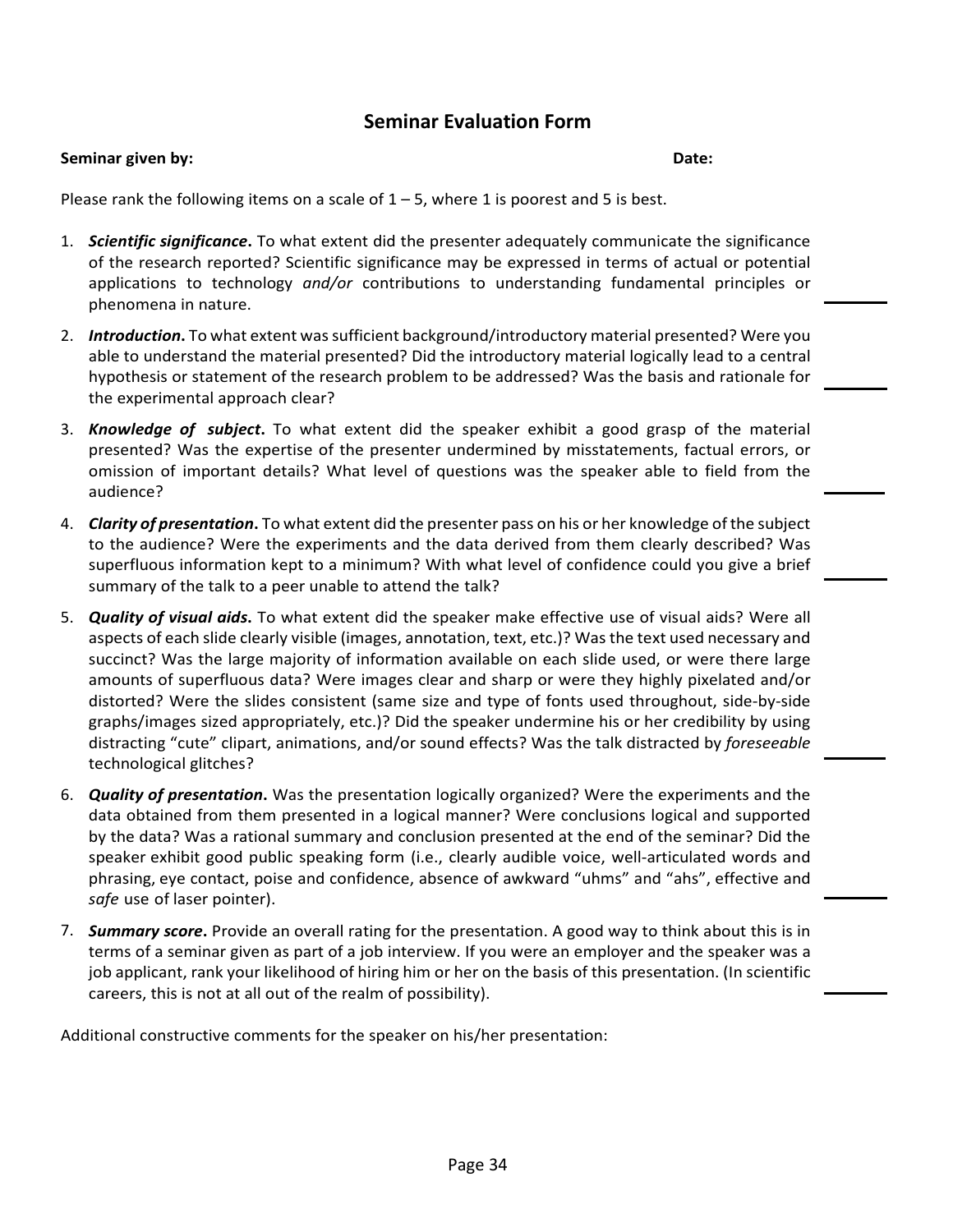### **Written Thesis/Dissertation Evaluation Form**

<span id="page-35-0"></span>**Thesis/Dissertation Submitted by: Date:**

**Thesis/Dissertation Evaluated by:**

Please rank the following items on a scale of  $1 - 5$ , where 1 is poorest and 5 is best.

#### *Scientific Content*

- \_\_\_\_\_\_ 1. *Knowledge of subject/background/significance***.** To what extent does the writer exhibit knowledge of the field pertaining to and forming the foundation of the research plan? Is the expertise of the writer undermined by misstatements, factual errors, or omission of important details? To what extent does the writer adequately communicate the significance of the research to be undertaken? Scientific significance may be expressed in terms of actual or potential applications to technology *and/or* contributions to understanding fundamental principles or phenomena in nature.
- \_\_\_\_\_\_ 2. *Research Plan Coherence***.** To what extent does the research plan have clear goals and objectives? Does the introductory material logically lead to the research problem to be addressed? Are the basis and rationale for the experimental approach clear?
- \_\_\_\_\_\_ 3. *Technical Expertise***.** To what extent are the methods appropriate to the research questions/problems being addressed? Does the writer exhibit a sufficient grasp of the methodology to be used and what/how it would contribute to the research plan?

#### *Writing Quality*

- \_\_\_\_\_\_ 4. *Clarity of Writing***.** Is the research plan well organized? Are sections, paragraphs, and sentences clearly written and free of ambiguity? Does the document conform to the page limits prescribed by the Graduate Handbook? To what extent does the writer use proper grammar, punctuation, spelling, and capitalization, etc.?
- \_\_\_\_\_\_ 5. *Quality of Figures***.** Are the figures and schemes used by the writer legible, clearly described, and appropriately called out in the text? To what extent do the figures/schemes used by the author help to effectively communicate the key points of the research plan?
- \_\_\_\_\_\_ 6. *Citations and use of source material***.** Does the writer appropriately and correctly cite the sources used to support the research plan? Does the writer misattribute or fail to attribute the published work of others relevant to the research plan?

#### *Summary score*

\_\_\_\_\_\_ 7. Provide an overall rating of the Written Thesis/Dissertation.

Comments for improvement: